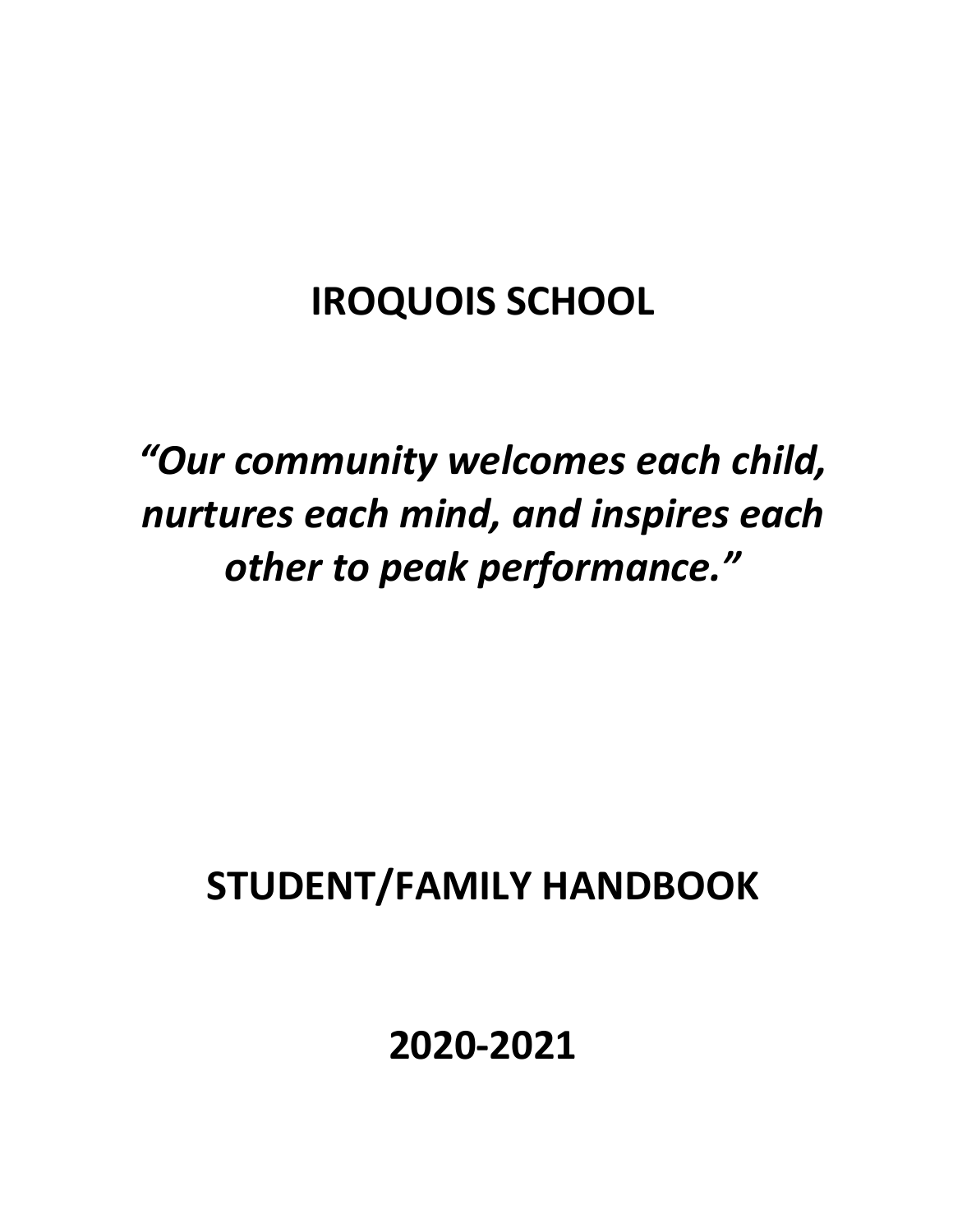# **Handy References/Resources**

■ How to contact a staff member

Dial 342-3450 and listen carefully to the following menu options:

Attendance Office Health Office Guidance Office Main Office Dial by Name Directory

Link to district Website **Willem Mestirondequoit.org**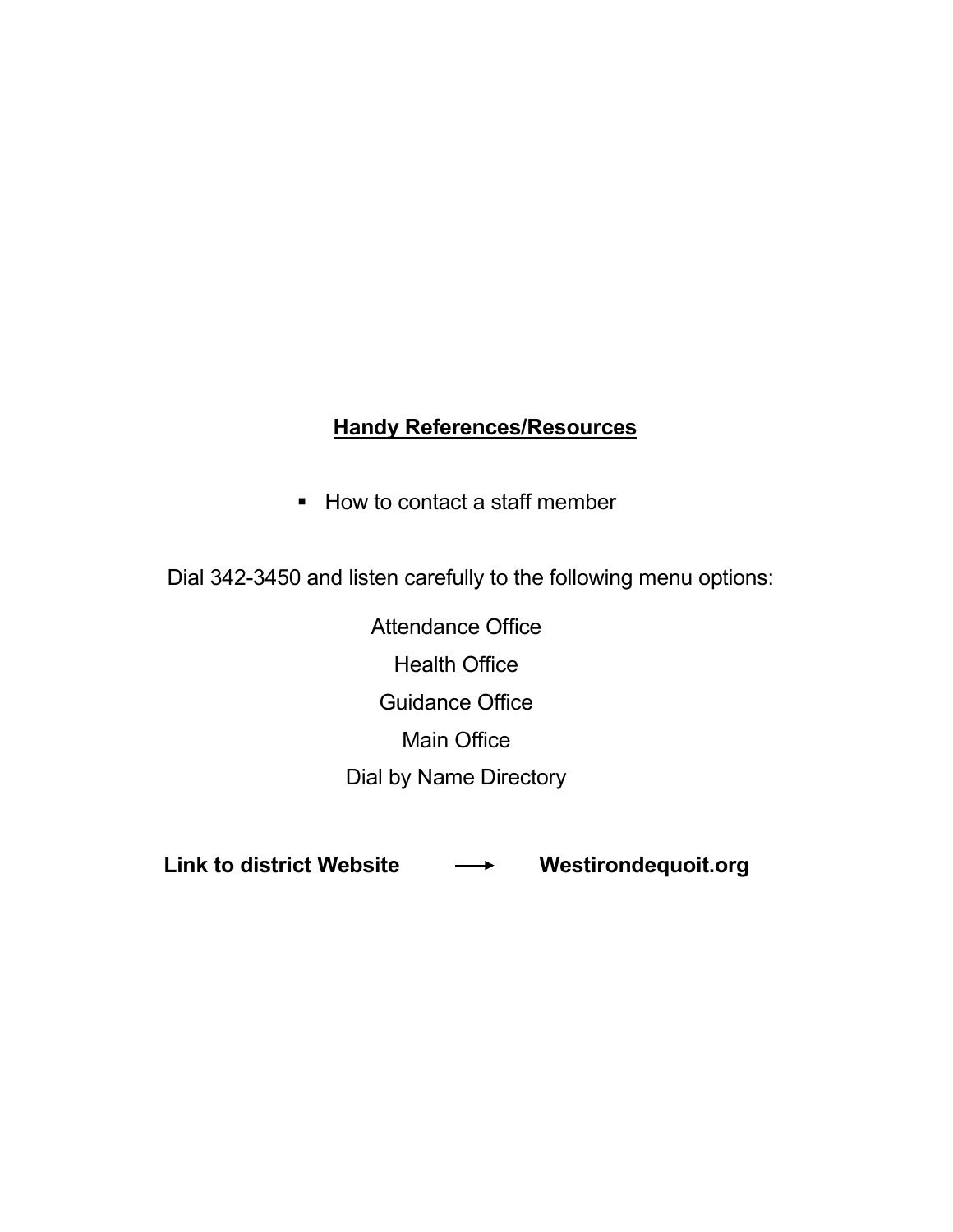### **TABLE OF CONTENTS**

| <b>General Information</b>                                                                                                    |                |
|-------------------------------------------------------------------------------------------------------------------------------|----------------|
|                                                                                                                               | $\mathbf{1}$   |
|                                                                                                                               | $\overline{2}$ |
|                                                                                                                               | $\overline{2}$ |
|                                                                                                                               | $\overline{2}$ |
|                                                                                                                               | 3              |
|                                                                                                                               | 3              |
|                                                                                                                               | 3              |
|                                                                                                                               | 4              |
|                                                                                                                               | 4              |
|                                                                                                                               | 4              |
|                                                                                                                               | 5              |
|                                                                                                                               | 5              |
|                                                                                                                               | 5              |
|                                                                                                                               | 5              |
|                                                                                                                               | 5              |
| <b>Student Activities</b>                                                                                                     |                |
|                                                                                                                               | 6              |
|                                                                                                                               | 6              |
|                                                                                                                               | 6              |
|                                                                                                                               | 6              |
|                                                                                                                               | 6              |
|                                                                                                                               | 6              |
|                                                                                                                               | 6              |
| <b>Student Resources</b>                                                                                                      |                |
|                                                                                                                               | 7              |
|                                                                                                                               | 7              |
|                                                                                                                               |                |
| <b>Student Behavior</b>                                                                                                       |                |
|                                                                                                                               | 8              |
|                                                                                                                               | 8              |
|                                                                                                                               | 8              |
|                                                                                                                               | 8              |
| $\mathcal{L}$ and $\mathcal{L}$ and $\mathcal{L}$ are the set of $\mathcal{L}$ and $\mathcal{L}$ are the set of $\mathcal{L}$ |                |

| q  |
|----|
| q  |
| 10 |
| 10 |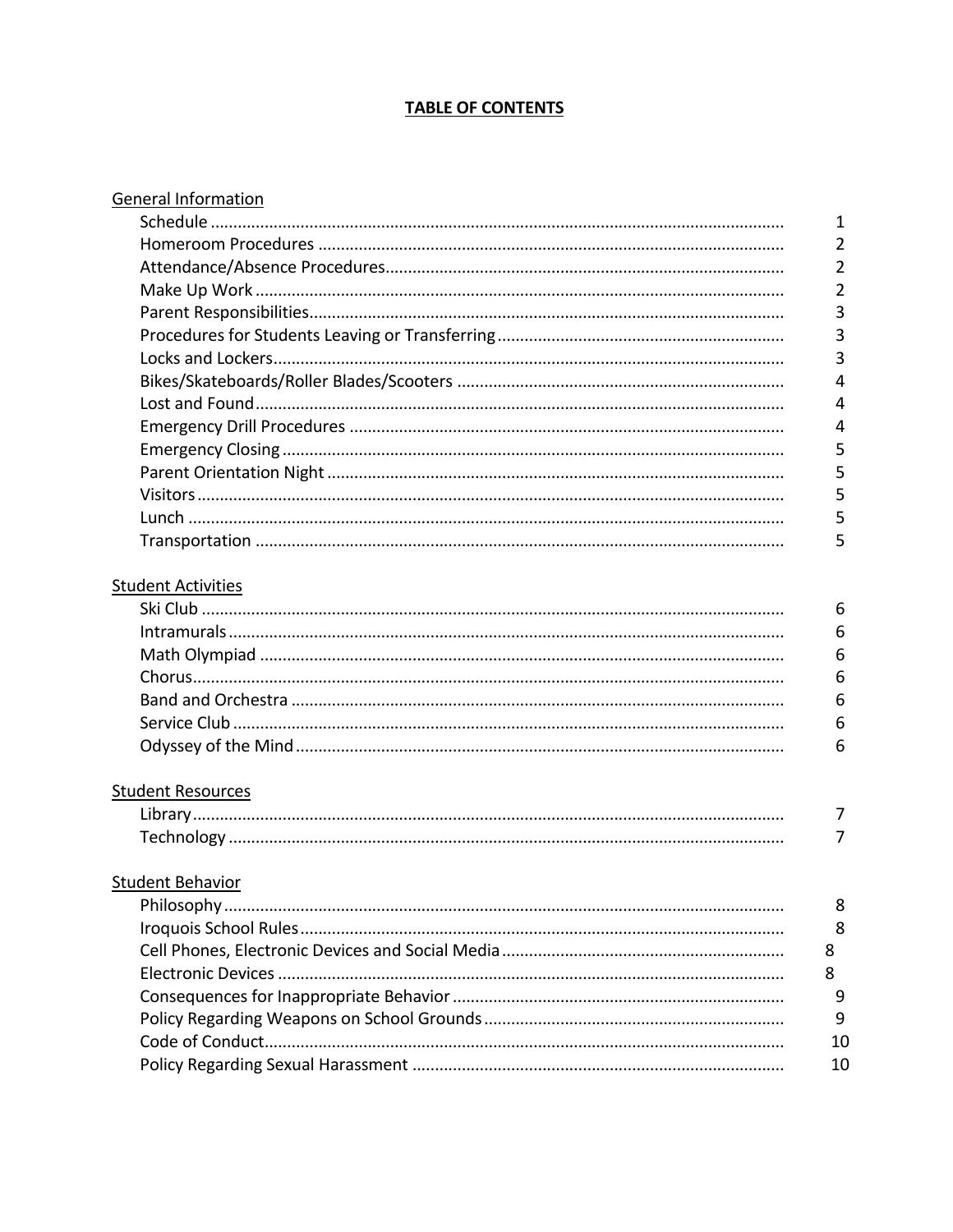| Academic Information |  |
|----------------------|--|
|                      |  |
|                      |  |
|                      |  |
|                      |  |
|                      |  |
|                      |  |
|                      |  |
|                      |  |

#### **School Services**

| 13   |
|------|
|      |
| 14   |
| 14   |
| - 14 |

#### **Support Services/Personnel**

| 15  |
|-----|
| 15  |
| 15  |
| 16  |
| -16 |

#### **Course Descriptions**

| 17 |
|----|
| 18 |
| 19 |
| 19 |
| 19 |
| 20 |
| 20 |
| 20 |
| 20 |
| 21 |
|    |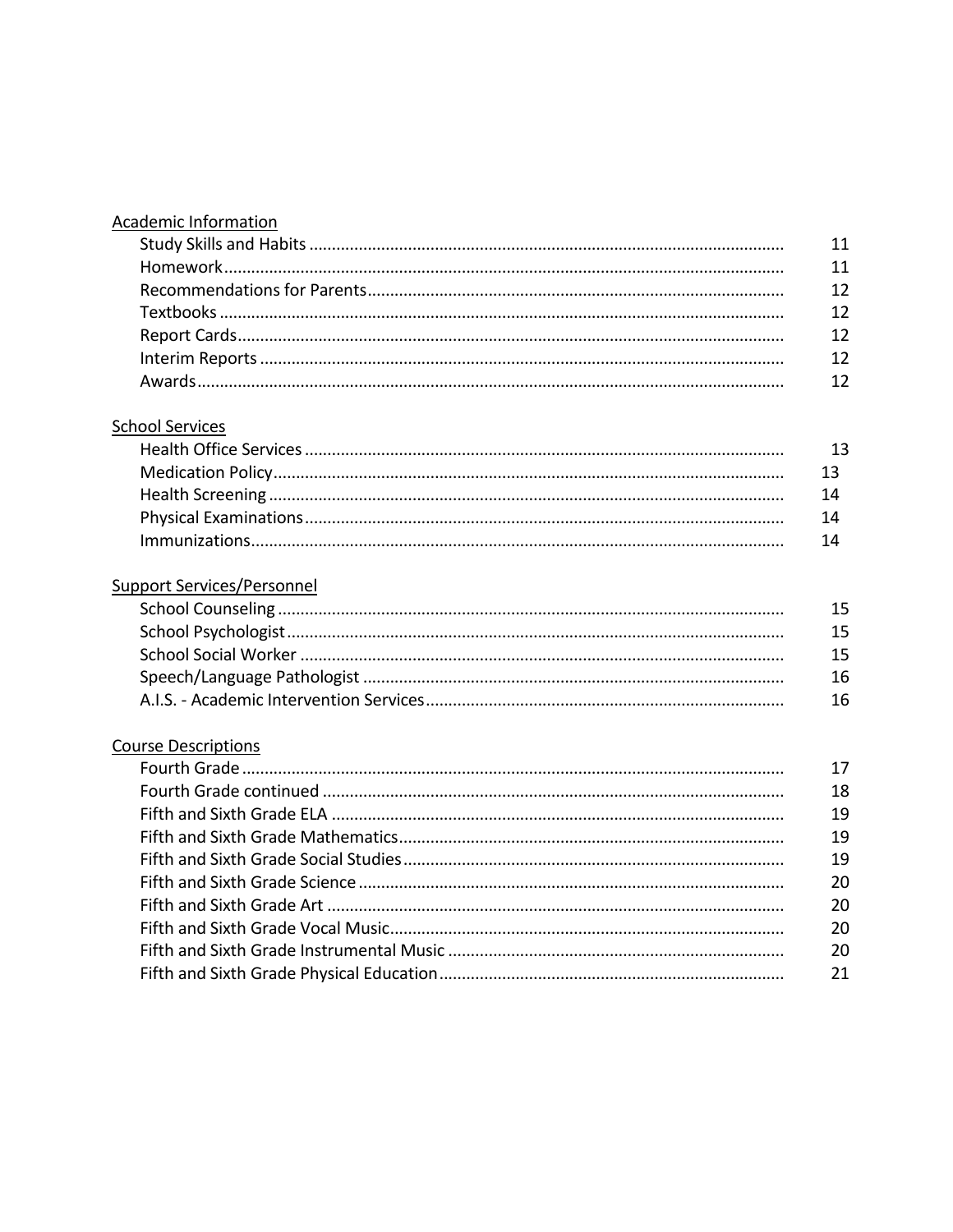#### **GENERAL INFORMATION**

#### **SCHEDULE**

The school day extends from 8:15 a.m. until 2:30 p.m., with a homeroom period and a 35-minute lunch/recess period. **Students who do not ride buses should not arrive at school before 8:00 a.m.** Parents driving students to school should drop them off at the sidewalks on Washington Avenue, Colebrook Drive or on the west side of the building closest to the fourth-grade wing. **Students should not be dropped off in the parking lots or the bus loop.** Students may enter the building at 800 a.m. and must leave at 2:30 p.m. unless under the supervision of a teacher for make-up work or a scheduled activity. Anyone entering the school is required to be masked. Should one be needed, the main office can supply one. Students temperatures are monitored by an infra-red camera upon entering the building.

#### **SCHOOL SCHEDULE – ALL GRADES**

| Homeroom $8:15 - 8:25$ |                                    |
|------------------------|------------------------------------|
| Announcements: 8:20    |                                    |
| Period 1               | $8:25 - 9:00$                      |
| Period 2               | $9:00 - 9:35$                      |
| Period 3               | $9:35 - 10:10$                     |
| Period 4               | $10:10 - 10:45$                    |
| Period 5               | 10:45 - 11:20 (6th Gr Lunch)       |
| Period 6               | 11:20 - 11:55 (5th Gr Lunch)       |
| Period 7               | 11:55 - 12:30 (4th & 5th Gr Lunch) |
| Period 8               | $12:30 - 1:05$ (4th Gr Lunch)      |
| Period 9               | $1:05 - 1:40$                      |
| Period 10              | $1:40 - 2:15$                      |

#### **HOMEROOM PROCEDURES**

The homeroom period is from 8:15-8:25 during which time:

- Attendance is taken
- **Lunch count is taken**
- **Pledge of Allegiance is recited**
- Attention is given to announcements
- Excuses for absence, tardiness, and early dismissal are collected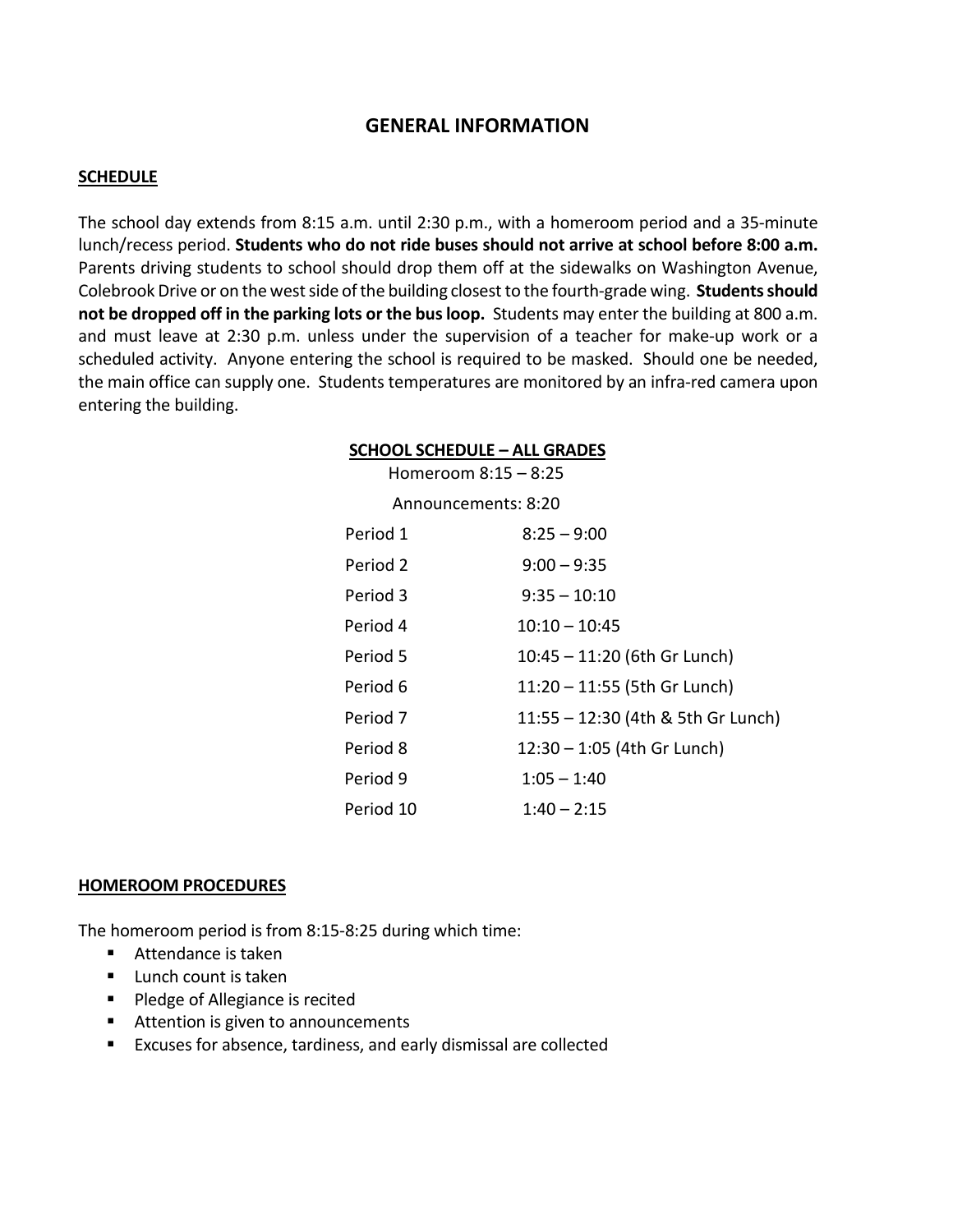The homeroom period is an important part of the schedule during which students prepare themselves for the day as well as accomplish the tasks outlined above. It is a quiet time. When children are tardy, they lose the opportunity for a positive start to the day that homeroom provides.

#### **ARRIVAL AND DISMISSAL PROCEDURES**

- Arrival 8:00-8:30
	- $\circ$  Buses: Students will arrive on campus by bus between 8:00 and 8:30.
	- o Walkers/Car-Riders: We will have staggered arrival times as follows…
		- $\blacksquare$  8:00-8:07 Last names A-M
		- $\blacksquare$  8:08-8:15 Last names N-Z
- Dismissal 2:00-2:30
	- $\circ$  Buses: Staggered bus pick-ups will occur between 2:00 and 2:30. Students will wait in their classrooms and be called down as buses arrive.
	- o Walkers/Car-Riders: We will have staggered dismissal times by Homeroom teacher as follows…
		- 2:05 Passero/Copp-Allard; Bonanno; Alberti; Sawh
		- 2:10 Boomer; Greco/Geesler; Armstrong; Barlette
		- 2:15 Gottfried; Perez; Calderon; Woodall; Avallone
		- 2:20 Castellano; Riesenberger; Alaimo; Berbert; VerWeire; TA
		- 2:25 Kuhn; Joyce; Lennertz; Truesdell; Davis
- Protocols
	- $\circ$  Masks must be worn as students arrive on and leave campus and while riding the bus.
	- o Markers will displayed as visual reminders for students to maintain 6-feet of social distance as they enter and exit the building.
	- $\circ$  Students in Grades 5 and 6 will enter and exit via the Main Door facing Colebrook Drive. Students in Grade 4 will use the  $4<sup>th</sup>$ -Grade Door facing Washington Avenue.

#### **ATTENDANCE/ABSENCE PROCEDURES**

All attendance procedures are handled through the Health Office at Iroquois. If your child will be absent or tardy, please call the school Health Office directly (336-3091) rather than the Main Office. Voicemail is available 24 hours per day for your convenience. It is most important that you call so that we can properly monitor your child's attendance. If a student is absent and the absence is not reported, the school will attempt to contact the parent by phone. On the day of return to school following an absence, the student must bring a written excuse from the parent giving the date(s) of and specific reason for the absence. A similar statement is required for all instances of tardiness, appointments during the school day, and/or early dismissal. **Please be aware that the written excuse is required by State Law.**

If a student arrives at school after homeroom starts (8:155 a.m.) s/he **MUST** sign in at the Health Office and obtain a hall pass before going to class. Students having appointments during school hours or students leaving school before regular dismissal MUST sign out at the Health Office and MUST be accompanied by a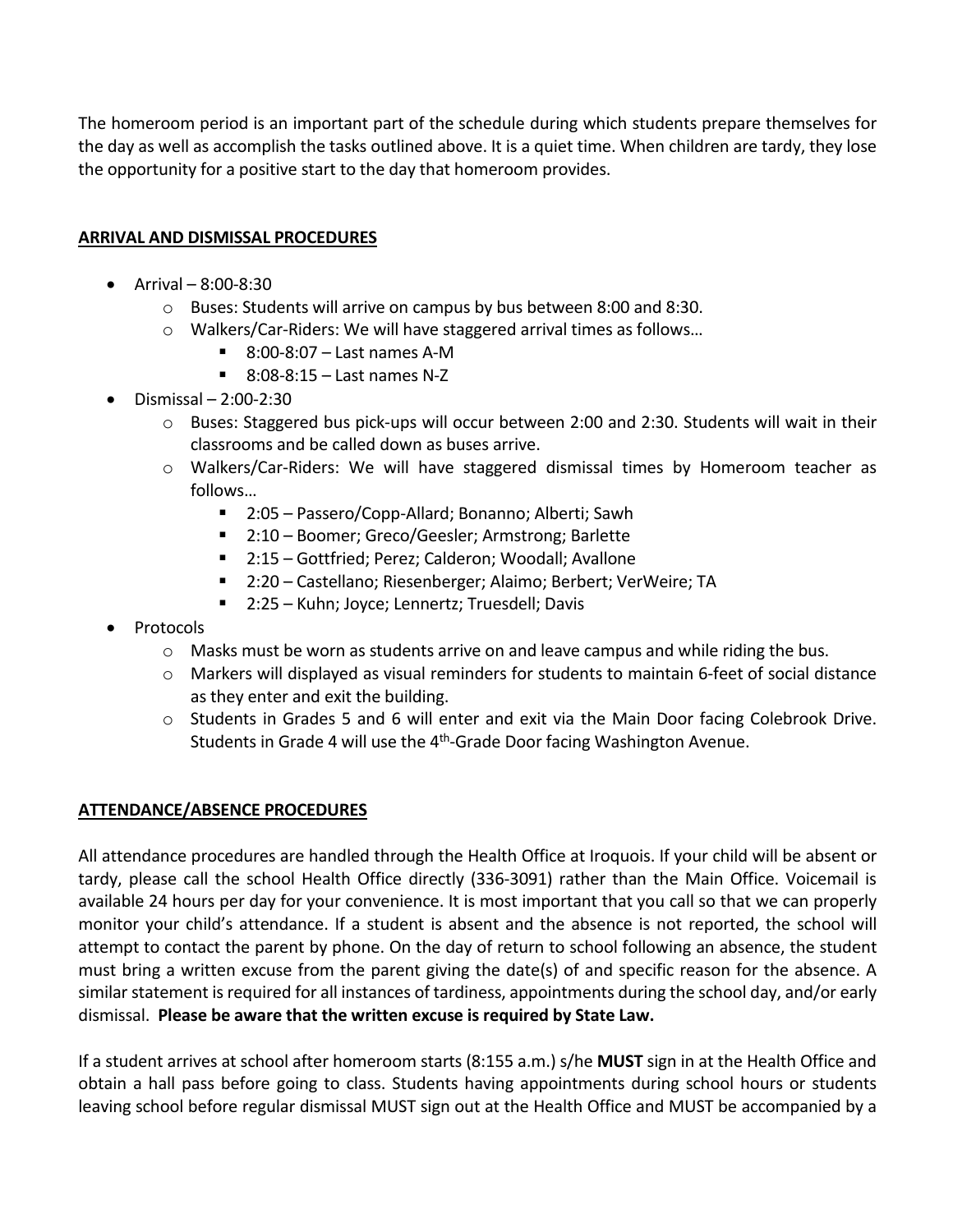parent or other designated adult. No student will be allowed to leave the building without a parent or guardian identified by the parent in writing or confirmed by phone.

Absence or tardiness can interfere significantly with academic progress. If a persistent pattern of absence or tardiness becomes a chronic problem for a child, we will contact the parent(s) and work together to ensure that the child is in school and on time. In extraordinary cases, we are obligated to report the attendance issue to Child Protective Services.

#### **MAKE-UP WORK**

We often receive questions from parents as to what is expected in terms of lost instruction when children are absent from school for an unapproved absence, such as for a family vacation when school is in session. We hope the following considerations will be helpful.

The instruction and learning that occur daily in the classroom is central to our mission. The tasks that are assigned and completed during class generally cannot be duplicated through outside activities or assignments.

Classroom interactions and the learning that occurs through them form the basis for homework assignments. It is difficult to anticipate how these interactions will affect homework assignments when a child is absent for an extended period. Said another way, teachers plan assignments in advance but regularly make changes in response to a class's instructional needs. Therefore, during several days of instruction, assignments may change dramatically.

Teachers may prepare assignments for students and parents based on their intended instructional plans or they may provide information to students upon return from the absence. Written materials and classwork that are given to the class during the absence will be provided to the student upon his/her return to school. Teachers may choose to work with the student before or after school depending on the nature of the assignments and work missed. Students are expected to make up all assignments within a reasonable time, and teachers will make appropriate efforts on their behalf. Our teachers continue to be committed to the success of all our students.

Parents should make every effort to plan family vacations during school recesses and around New York State assessments. If this is not possible, it is important to recognize that it is the parents' responsibility and their children's responsibility to make up missed work and assignments.

#### **PARENT RESPONSIBILITIES**

**Reporting student absences** - Parents are responsible for reporting student absences to the school by telephone before 9:00 a.m. (336-3091) and by written excuse upon the student's return from an absence. (See Absence Procedures)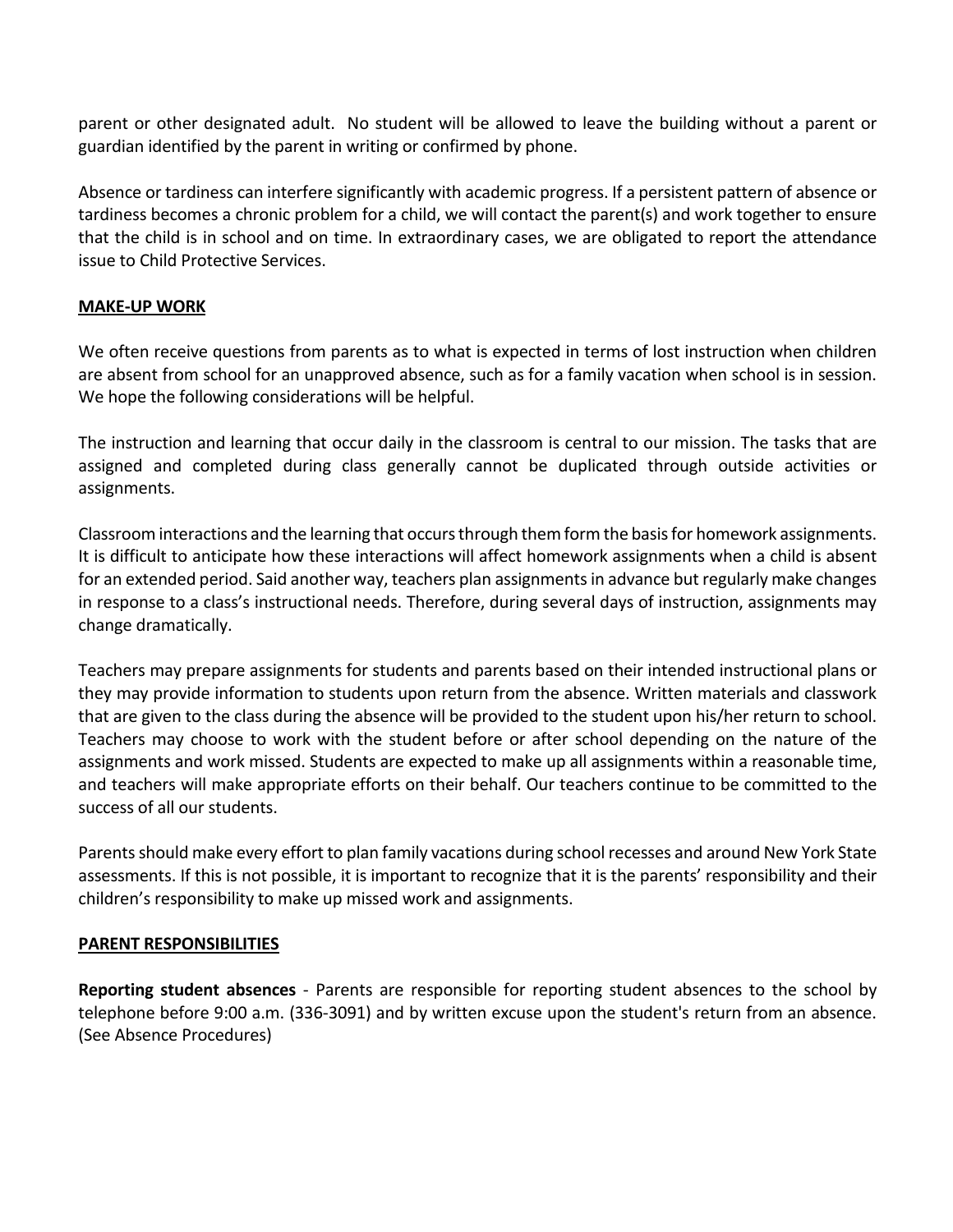**Permission slips**- If an activity is sponsored off school grounds during the school day (i.e. field trip), a parent or guardian must sign a slip giving or declining permission for the child to attend the event. The child must remain at school if no slip is received.

#### **PROCEDURES FOR STUDENTS LEAVING OR TRANSFERRING**

Please inform the school counselor about a transfer and provide addresses for your new home and school. Parents must sign a release of records form so that records can be forwarded to the new school.

#### **LOCKS AND LOCKERS**

Due to our current environment, lockers are not being used at this time. Students remain in their Homeroom classroom throughout the day so all items remain with them.

#### **BICYCLES / SKATE BOARDS / ROLLERBLADES / SCOOTERS**

Children can ride their bicycles to school with permission of their parents. We are very concerned that children know and follow safety rules on their bicycles. Parents should be certain that their children:

- walk their bikes once on campus
- lock bike on bike rack in cage
- are skilled riders
- follow lane markings
- use hand signals
- obey crossing guards
- obey traffic signs and signals
- ride in a straight line
- watch for cars pulling out
- avoid road hazards
- ride a safe, well equipped bike
- choose a route with few cars, slow traffic, few intersections
- **- wear a safety helmet STATE LAW REQUIRES THAT ALL CHILDREN WEAR BICYCLE HELMETS**

**Skate boards, roller blades, and scooters may not be used on school property. Motorized vehicles are not permitted on school property.**

#### **LOST AND FOUND**

The school is not responsible for damage or theft of personal belongings. A student who finds items of value in the school building or on school grounds should turn them in to the office. Lost items may be claimed before and after school in the office or the Lost and Found box on the lower level.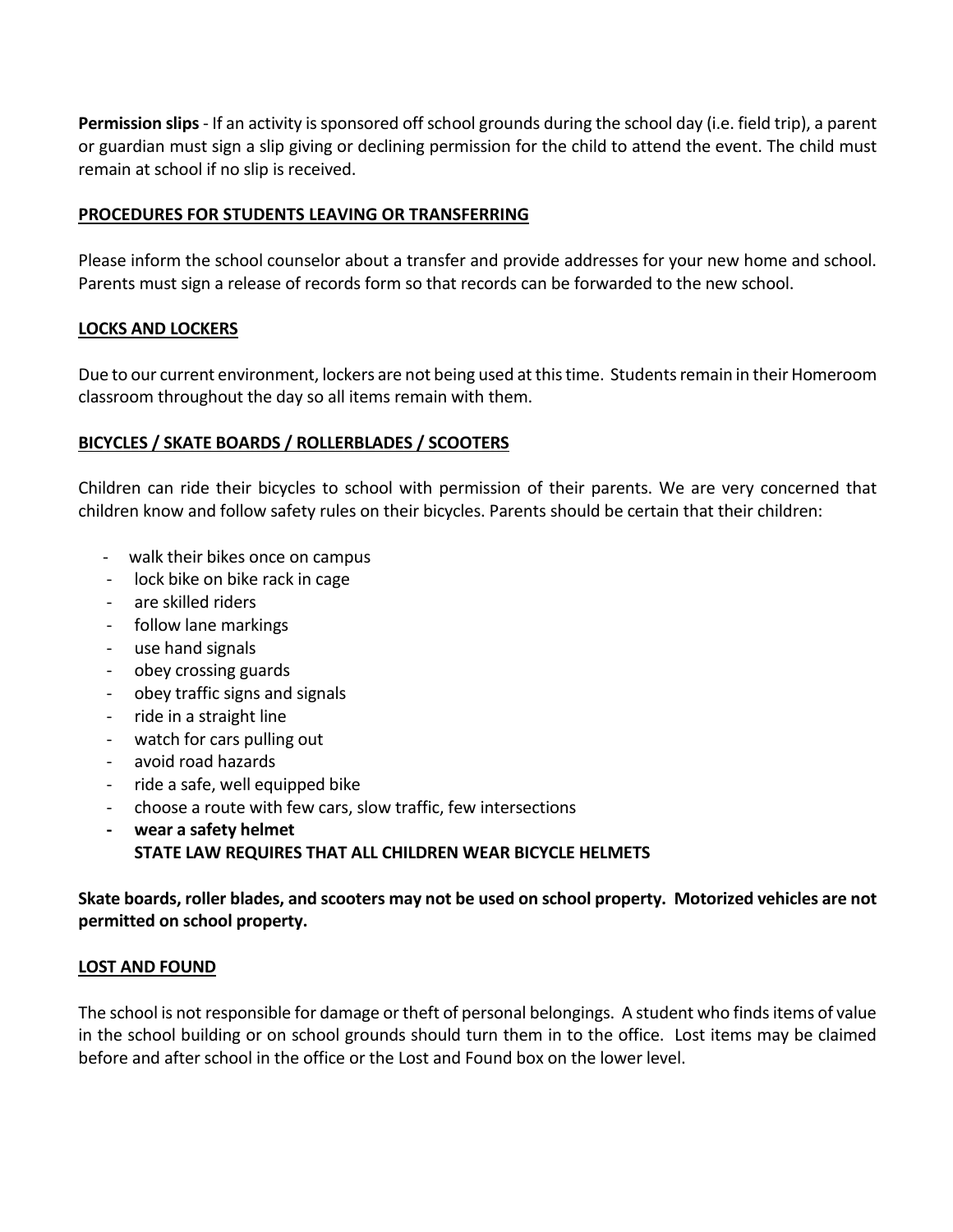#### **EMERGENCY DRILL PROCEDURES**

**Fire drill procedure**: At the sound of the fire alarm all students must leave the building single file, in good order, and in silence and move at least 100 feet from the building. An all-clear signal indicates when it is safe to return to the building. Students who are not in a classroom must observe the same procedure.

Lock Down: exterior and interior doors to the building will be secured and locked with students remaining in their classrooms.

The purpose for conducting these drills is to ensure that our students will know what to do in the event of an emergency. Our goal is to provide a safe, orderly and calm environment during the drills and in the event of a real emergency.

#### **EMERGENCY CLOSING**

There may be times, due to adverse weather or other emergencies, when it will be necessary to close school. If the decision to close is made before the opening of school in the morning, local radio and television stations will carry the news. **Automated phone calls will be used also to notify parents/guardians of necessary school closings.** If school is closed on successive days, the announcement will be repeated each day.

Should it be necessary to close school during the day, staff will follow instructions designated by parents on the emergency school form. These forms must always be kept updated by parents.

#### **VISITORS**

**ALL** visitors must report to the school office upon entering the building and must wear a visitor's badge in classrooms and halls.

#### **LUNCH**

The student lunchroom sells a variety of complete lunches. Currently all breakfast and lunch meals are free to all students. If a student chooses to get milk only, there is a charge of .50. Students may pay daily, or parents may choose to pay for lunches in advance. Students may bring a lunch from home and supplement it with a la carte items such as milk, cereal, yogurt, bagels, chips, crackers, cheese, etc. The lunch/recess period lasts for 35 minutes. During this time, students eat lunch and attend an organized recess activity.

#### **TRANSPORTATION**

Resident students in Grade 4, 5 and 6 are eligible for school transportation if they live over a mile and a half from school. Transportation is handled through the District Administration Building (336-2992). Students being bused to Iroquois School are scheduled to arrive at about 8:10 a.m. and depart at about 2:35 p.m. If a bus riding student wishes to ride a different bus home with a friend, parents must make this request in writing. If a bus rider will not ride the bus home, this must be indicated on the emergency card completed by the parent. If there are questions concerning the Urban-Suburban school buses during a snow emergency or at any other time, call the Transportation Hot Line at 336-4000. Non-bus riding students are not permitted on the buses for any reason.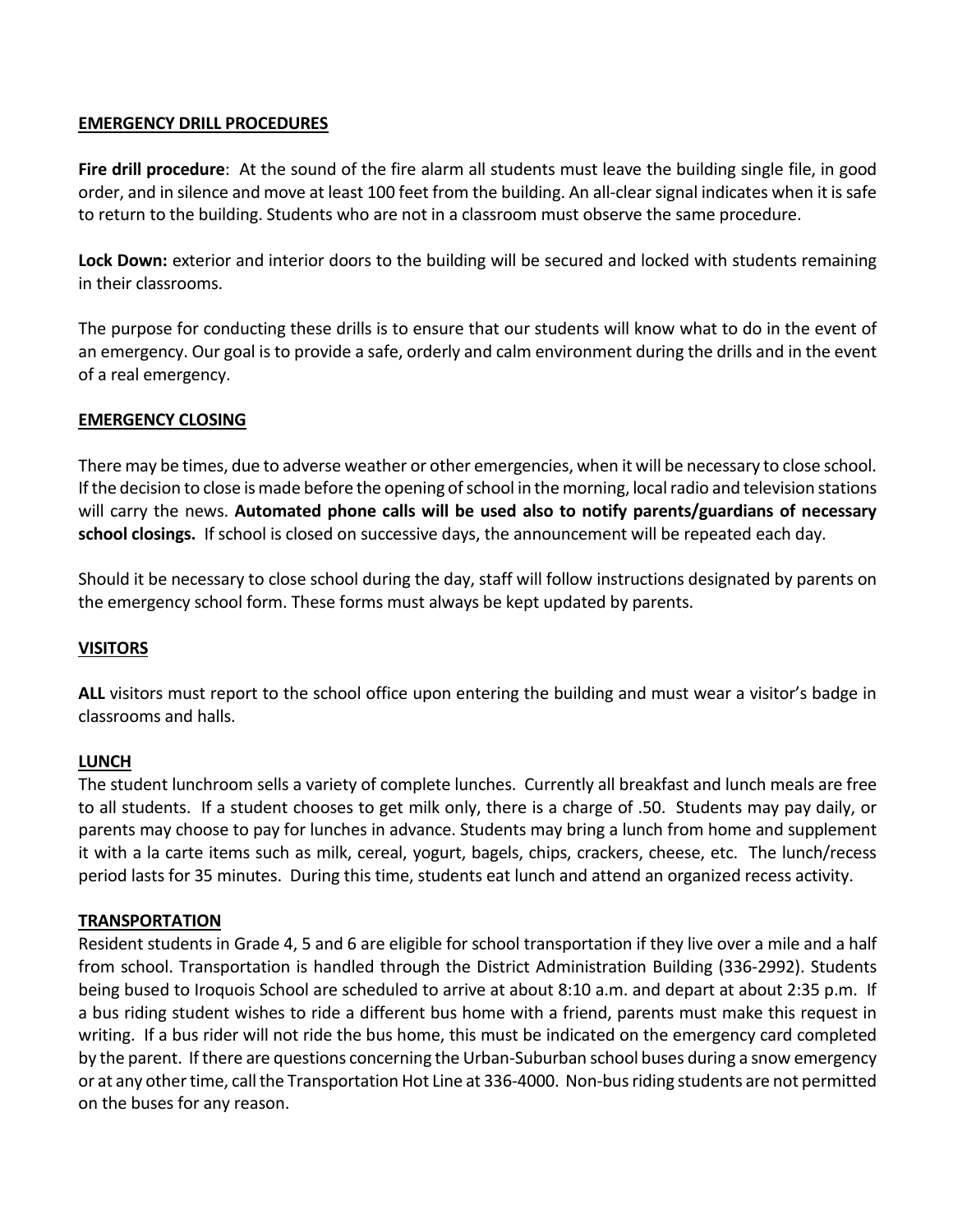## **STUDENT ACTIVITIES**

Normally, there are a variety of activities offered to students at Iroquois School ranging from musical groups to intramural and special interest clubs, however due to the environment, many activities are on hold. Please see our activity list below. Students are invited to join in any of the following activities which meet their interests:

**Ski Club** – SMALLER GROUP -Ski Club operates during the winter months on Fridays after school for students in grades 5 and 6. Discount ski packages and transportation are arranged by the school.

**Intramurals** – NOT AT THIS TIME - Intramural sports are held after school on a regular basis. The activities are directed by our physical education staff and support and extend the physical education program. Days set aside for grade levels are regularly communicated to students and parents.

**Math Olympiad** - NOT AT THIS TIME - The Math Olympiad Club is offered to any interested 5<sup>th</sup> or 6<sup>th</sup> grade student. The emphasis is on having fun, thinking mathematically, and problem solving. Flyers will be sent home before the first session to let parents and children know of the schedule.

**Chorus** – – NOT AT THIS TIME - Any 5th or 6th grader can extend his/her musical knowledge and ability while having a wonderful time singing challenging music by joining the chorus. Rehearsals are on alternate mornings from band and orchestra beginning at 7:30. Fourth graders work toward their spring choral concert in their general music classes.

**Band and Orchestra** –5<sup>th</sup> and 6th Graders lessons begin in Mid October, Groups within cohorts with mixed instruments. Will follow social distancing and safety guidelines for playing instruments.  $4<sup>th</sup>$  Grade participation is being studied and will be communicated.

Chess Club –. For the 2020-21 school year Iroquois Chess Club will be fully virtual. We will be meeting (on Zoom) on Wednesday (twice a month in most months) and the students will be doing follow up activities on ChessKid (an online chess site). For the first time ever, we have one club strictly for beginners (9:45- 10:15) and one club for intermediate/advanced players

**Service Club** - – NOT AT THIS TIME - Representatives for student government are elected in each 4<sup>th</sup>, 5<sup>th</sup> and  $6<sup>th</sup>$  grade homerooms. The student government meets on a regular basis to make decisions concerning student activities, school improvements, and charitable fund raising.

**Odyssey of the Mind** – A SMALLER NUMBER OF TEAMS - The O.M. program is an international creative problem-solving opportunity. Each year Iroquois sponsors teams which compete in local (and sometimes State) competitions. While the culmination is a competition, the emphasis is on teams working cooperatively to solve fascinating problems. The O.M. teams are coached by parent or teacher volunteers. Specific information concerning the details and scheduling of all the above activities will be communicated through newsletters, morning announcements, and/or flyers.

There are additional student activities scheduled that vary from year to year.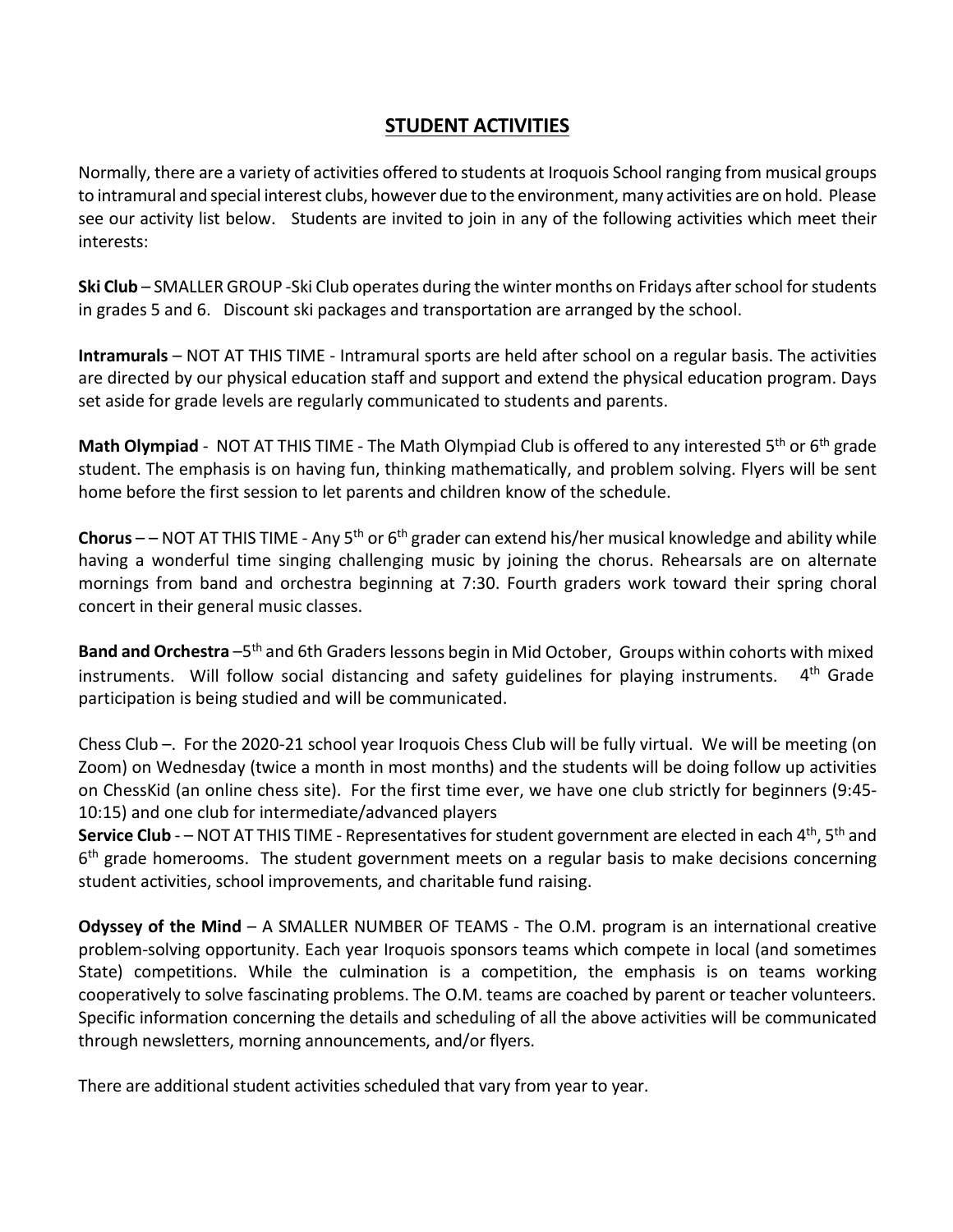## **STUDENT RESOURCES**

#### **THE LIBRARY**

Library instruction supports curriculum-based learning activities. Research skills are taught using the online catalog, the Internet, and other research tools. Note-taking and bibliography skills are also taught. Reading is highlighted with special activities such as the Summer Reading Promotion, Battle of the Books, The Iroquote Club, book talks, genre reviews, and peer reviews. Books are loaned for a three-week period. Overdue fines are not charged, although students are expected to pay for lost books. Students have access to the Library daily from 8:15 a.m. to 3:00 p.m.

Visit our Library on the Internet at: http://westirondequoitms.ss8.sharpschool.com/library

#### **TECHNOLOGY**

Each Iroquois student will be provided with a laptop device for their use while here at school. Students will pick up their device every morning in homeroom; use them throughout the day as part of the academic program; and then return them to homeroom for storage, charging, and updating at dismissal.

#### **STUDENT BEHAVIOR**

#### **PHILOSOPHY**

Every child shall have the right to a safe, orderly, and productive educational experience at Iroquois School.

#### **IROQUOIS SCHOOL RULES**

- 1. We will show respect for other people by demonstrating polite, courteous behavior (i.e. please, thank you, excuse me).
- 2. We will show respect for other people by avoiding name calling, teasing, or inappropriate language.
- 3. We will show respect for other people by refraining from inappropriate gestures or physical provocation.
- 4. We will show respect for everyone's safety.
- 5. We will show respect for authority by following directions from staff members.

#### **CELL PHONES, ELECTRONIC DEVICES AND SOCIAL MEDIA**

The responsible use of electronic devices, cell phones and social media before, during and after the school day is critical to promoting healthy decision making and a positive climate and culture at Iroquois Middle School. Inappropriate use that includes but is not limited to harassment, bullying, threatening or intimidation of any kind or that creates a disruption to the normal business of the school day will result in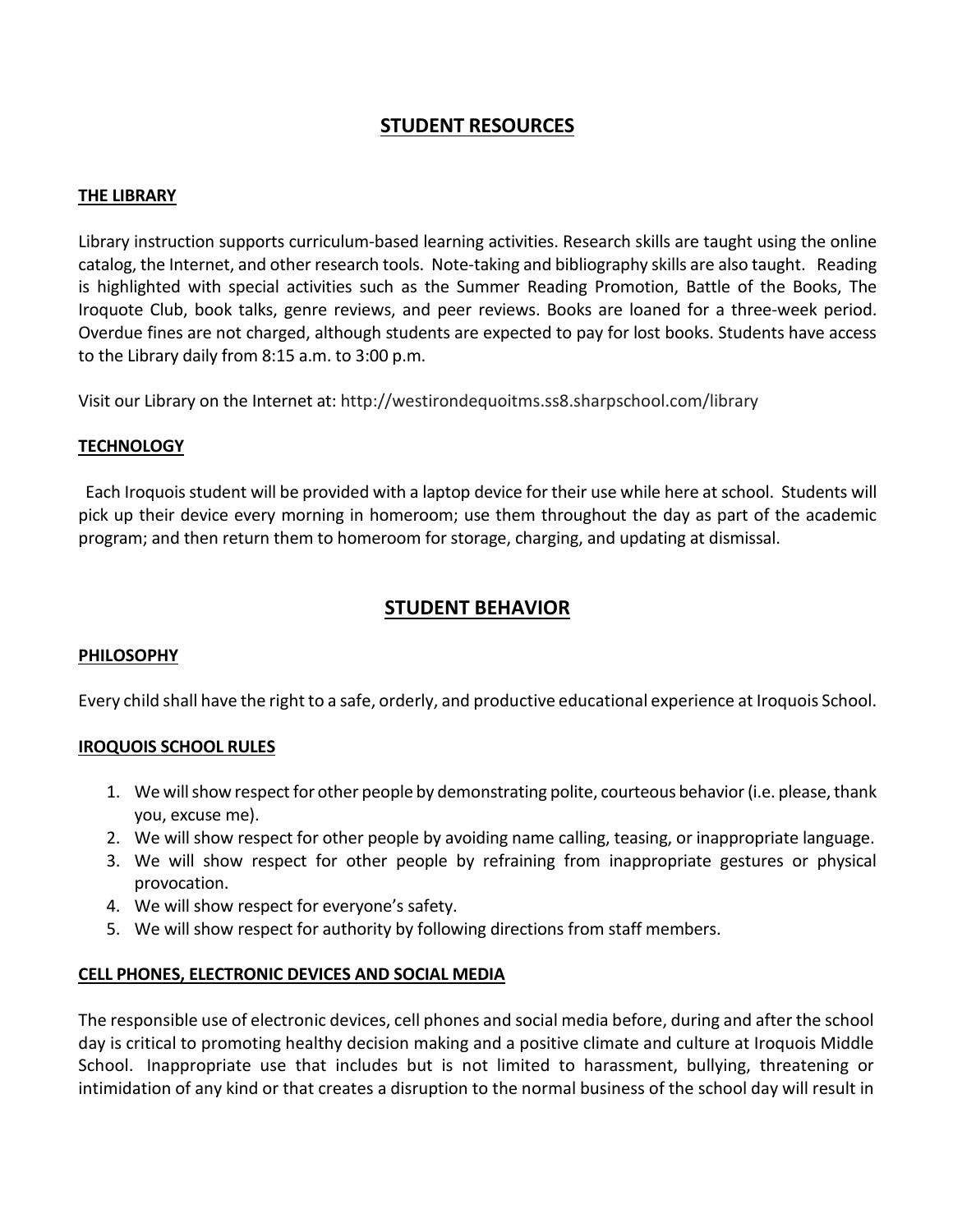school-based consequences to include in-school or out-of-school suspension. If the conduct occurs off school grounds and causes or threatens to cause ill will towards a student, the building, or its staff, the conduct will be treated just as if it had occurred at school, and the school administration will impose consequences in accordance with the inappropriate conduct.

#### **ELECTRONIC DEVICES**

Cell phones, IPODS, sound producing equipment, cameras and novelty items such as laser pointers, are prohibited from use during the school day in classrooms or in halls. Students are discouraged from bringing this type of equipment into school, since the equipment could be damaged or stolen, as well as cause disruptions to the instructional day. Teachers may confiscate such items if they are worn or used during school hours. The teachers or principal will return them to students at the end of the day. If a second violation occurs, the equipment will be held until the parent comes and picks the item up in the office. If a third violation occurs, the item will only be returned to a parent and it will not be allowed to be brought back into school for the remainder of the year.

#### **CONSEQUENCES FOR INAPPROPRIATE BEHAVIOR**

In general, the children respond positively when a person in charge points out misbehavior. In cases of severe or repeated misbehavior such as fighting, theft, or defying authority, students will be referred to the school principal.

Follow-up action/consequences for continued or severe misbehavior could be one or more of the following:

Conference with administrator Arrange to keep the child after school Community service (help around the school) Parents notified in writing of offense and consequence Phone call to parents (infractions needing parents' immediate attention) Replace/restore damaged property Suspend from certain school activities In-school suspension Out-of-school suspension Follow-up with school counselor, psychologist or social worker

In all our dealings with student behavior, we strive to preserve the child's dignity. It is important that school personnel and parents work closely together to help children learn appropriate modes of behavior.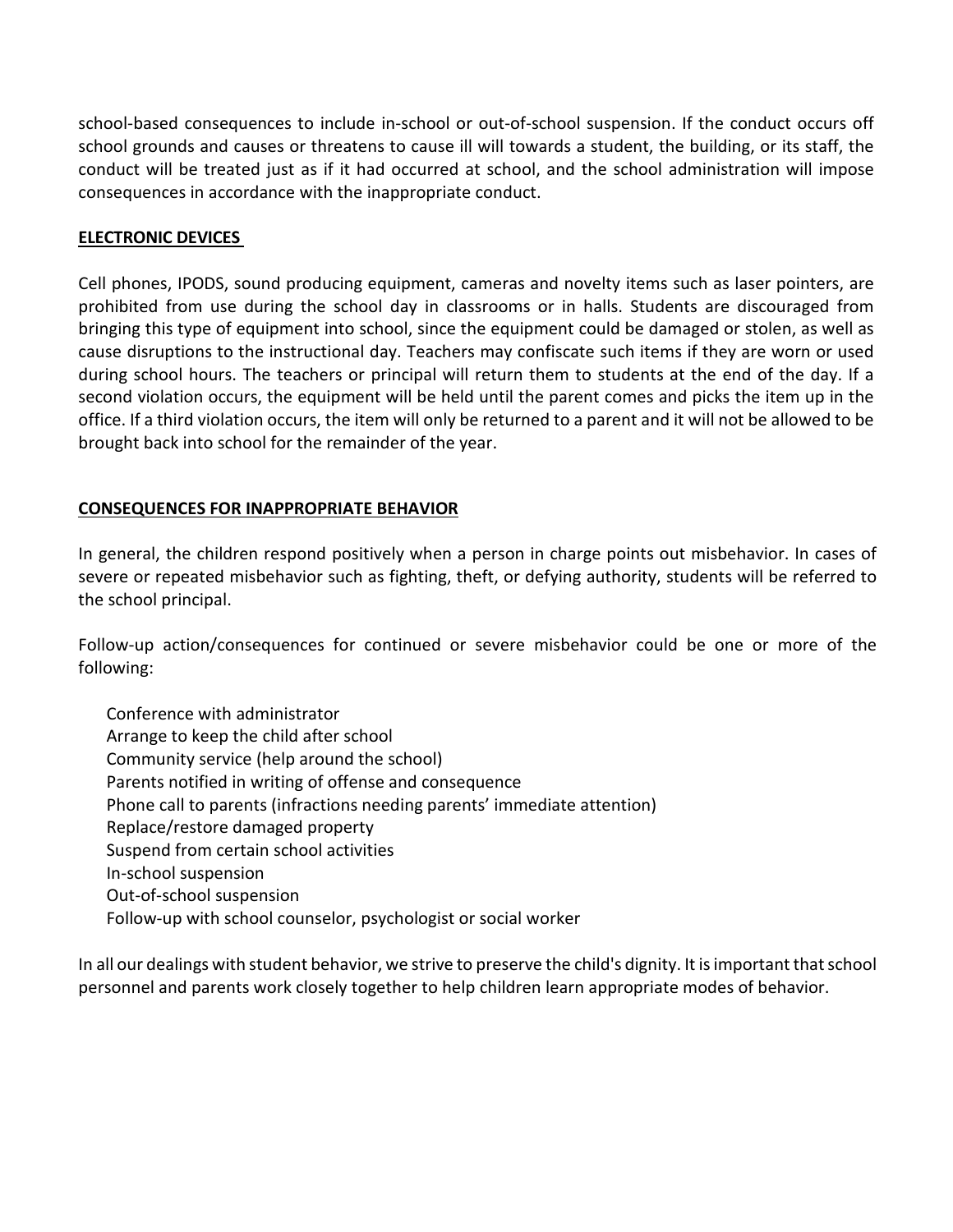### **WEST IRONDEQUOIT SCHOOLS CODE OF CONDUCT**

In compliance with the New York State *Project SAVE* legislation, the purpose of the *Code* is to assure the orderly functioning of our schools, the safety of all persons involved with our schools, and the security of school property. The *Code* governs the conduct of all persons, including students, on school grounds and at school functions. The *Code* describes appropriate conduct, prohibited conduct, responses to violations, and other related issues. It seeks to establish and maintain an atmosphere of mutual respect, selfrestraint, civility and trust.

*Appropriate Conduct* **-** Appropriate conduct is that which respects, protects, and enhances the district's educational mission and procedures, the authority and dignity of school personnel, and the rights of all persons associated with the district to a safe, secure, and productive environment.

The Board of Education encourages and expects all persons to exhibit appropriate conduct. Personal or issue-related differences of opinion are welcome; however, they are to be resolved through respectful, reasoned dialogue and/or through established channels for addressing complaints or resolving disputes. Additionally, parents bear the responsibility of helping to guide their children toward appropriate conduct in school.

Just as Board of Education members and all district personnel are expected to uphold the terms of this *Code* in their behaviors, they have a right to civil, decent, respectful treatment in their transactions with students, parents and others. The administration is authorized to intervene in instances where actions or behaviors toward staff members fall short of this standard.

A summary of the *Code of Conduct* is sent to parents each year. If you need an additional copy, please call the school office.

The following are two important School District Policies designed to ensure a safe, respectful school environment for our students:

#### **Policy Regarding Weapons on School Grounds**

No person shall have in his/her possession on School District property, at school events, or on school buses any object, whether licensed or not, that can reasonably be considered a weapon, and which could be used to inflict any physical harm, property damage, and/or disturbance of the public order. This prohibition shall also include any object which would reasonably be considered a realistic facsimile of a weapon. Exceptions to these prohibitions are not possible without the explicit permission of the Superintendent of Schools.

These prohibitions shall not be construed to interfere with the right and obligation of all law enforcement officers to retain possession of their firearms in accordance with regulations requiring them to have firearms in their possession.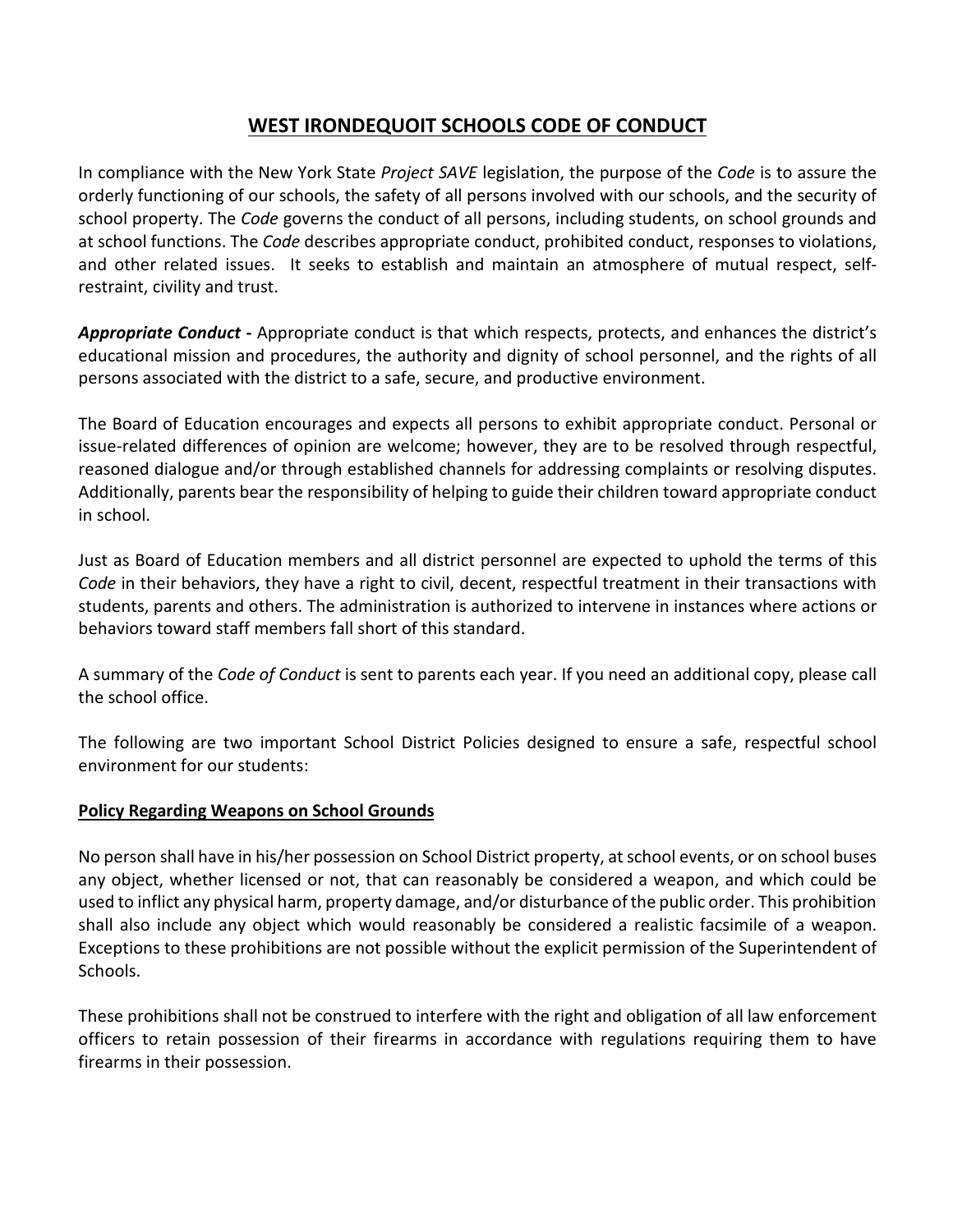Unlawful possession of a weapon upon school grounds may be a violation of the New York State Penal Law and is a violation of School District policy and the Student Discipline Code of Conduct.

#### **Policy Regarding Sexual Harassment**

The West Irondequoit Central School District is committed to creating and maintaining a learning environment, which is free of discrimination and intimidation.

### **ACADEMIC INFORMATION**

#### **STUDY SKILLS AND HABITS**

A study skill is a method or technique which helps a student to learn more efficiently. Such skills may include how to memorize essential facts, math problem solving or analyzing a piece of text. A study habit is a regularly practiced routine such as studying independently, studying at the same time and place, and regular application of study skills. Study skills lessons are taught throughout the school year. Study habits and skills which have proven to be effective include:

- 1. Carefully writing assignments in the assignment book
- 2. Organizing all materials and supplies needed for each assignment
- 3. Setting up a study schedule
- 4. Keeping up to date on assignments
- 5. Requesting assistance from the teacher or other resource people if additional help or explanation is needed
- 6. Preparation for long-term assignments and studying for exams are more successful if done in segments over a period of time

#### **HOMEWORK**

**Purpose** - homework is an effective aid to learning when assigned for the following reasons:

- To reinforce skills learned in the classroom
- To provide independent practice
- To complete work not finished in the classroom
- To make up work missed due to absence
- To develop self-discipline, responsibility and organizational skills
- To allow enough time for creative projects

All children are given a special Iroquois School planner, which they carry from class to class and home each night. Parents can easily survey the assignments and check to see that the work is complete by reviewing the assignment book each night.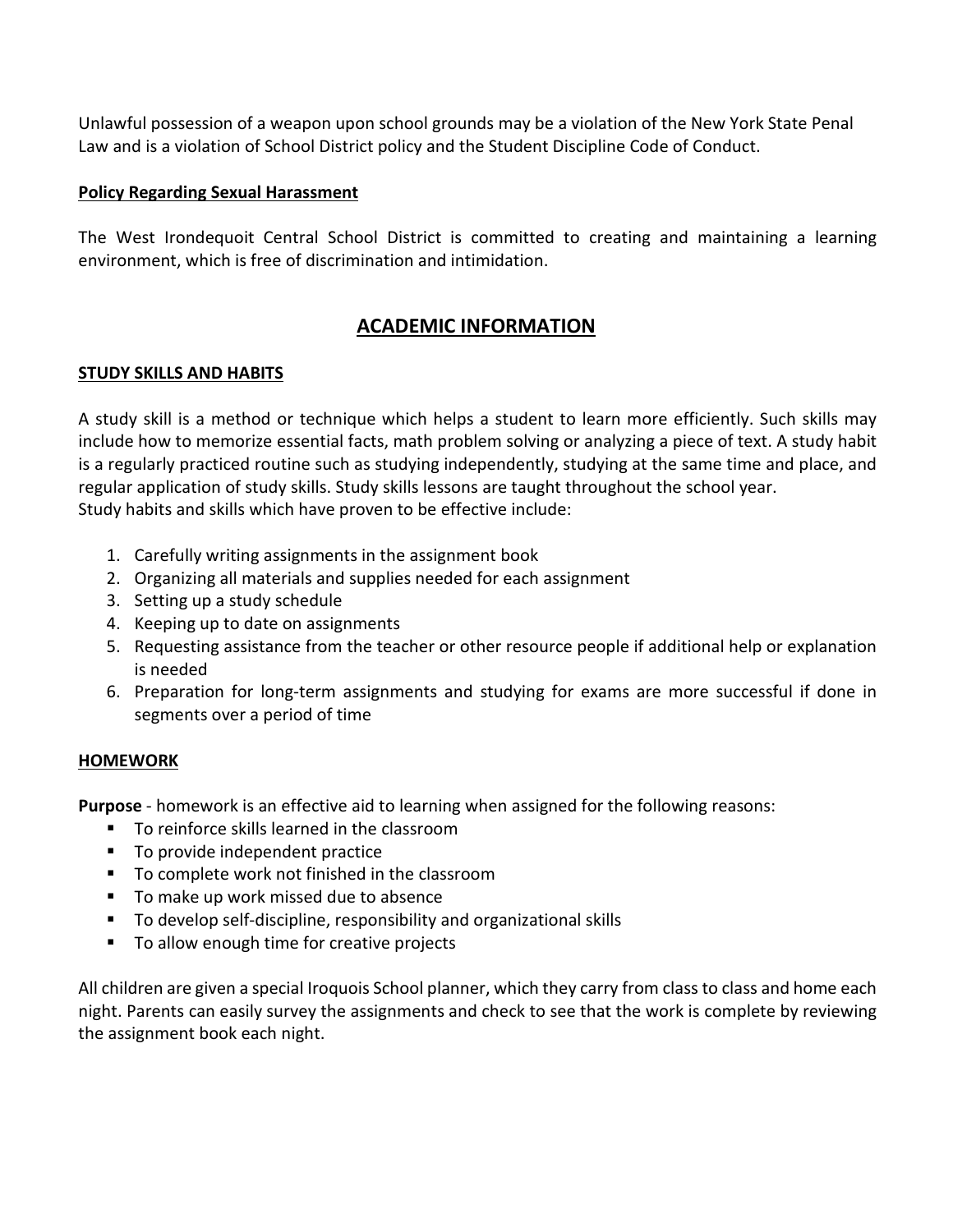The amount of homework assigned generally increases with the grade level. If you have questions about the amount or nature of your child's assignments, please contact his/her teacher. If there is no written work assigned, students should review material or study ahead for quizzes and tests. Also, independent reading or reading to or with your child, regardless of his/her age, is a wonderful academic and family activity which we strongly encourage.

#### **RECOMMENDATIONS FOR PARENTS**

- 1. Provide a comfortable place for study with minimum distractions or interruptions.
- 2. Help the student to set aside time for homework on a regular basis.
- 3. Encourage the student to strive for quality and completion of each assignment. Starting with the assignment considered most difficult and proceeding to the easier ones will help.
- 4. Assist the student while encouraging independence.
- 5. Show an interest in homework assignments by praising good study habits and quality of work.
- 6. Remind students to seek make-up work after an absence from school and/or music lessons.
- 7. Assist the student and reinforce the efforts of the school by supporting homework.
- 8. Contact your child's teacher if there is a question regarding homework.

#### **TEXTBOOKS**

All textbooks are owned by the school district and loaned to the student for the year. Each teacher keeps a record of all textbooks issued. The record includes the student's name, the number of books, and the condition of the book at the time issued. If a student loses or seriously damages a textbook, the family will be charged the replacement cost.

#### **REPORT CARDS**

There are 4 ten-week marking periods in the school year:

| $1st$ marking period           | September - November |
|--------------------------------|----------------------|
| 2 <sup>nd</sup> marking period | November - January   |
| 3 <sup>rd</sup> marking period | January - March      |
| 4 <sup>th</sup> marking period | March - June         |

All students will carry report cards home at the end of the first three marking periods. Final 5<sup>th</sup> and 6<sup>th</sup> grade report cards will be mailed home in June, after school ends.  $4<sup>th</sup>$  grade students will carry report cards home on the last day of school.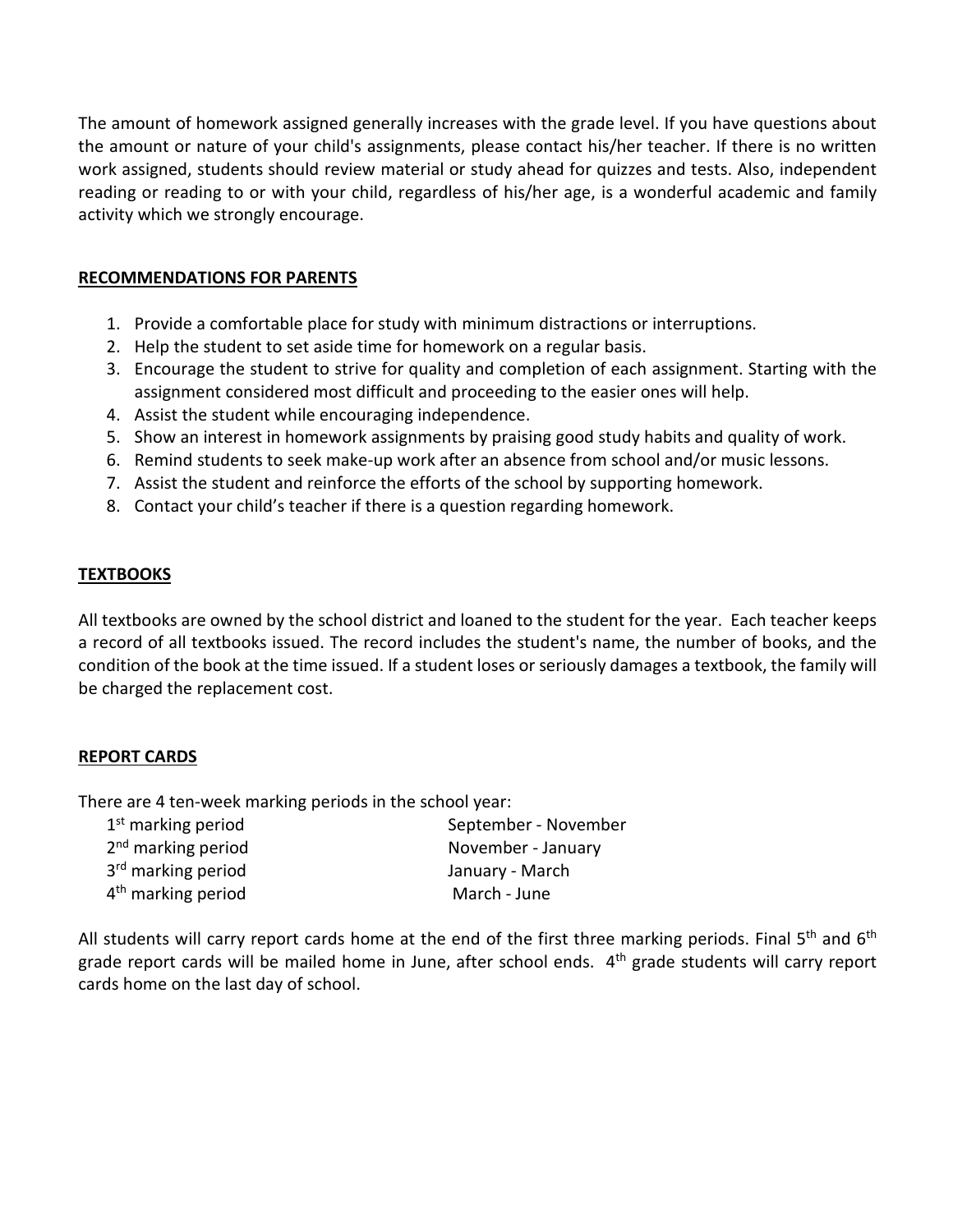#### **INTERIM REPORTS**

Teachers send home interim reports regarding student progress as needed. The purposes of the interim reports are to keep parents notified, to make recommendations for improvement, or to recognize improvement.

#### **AWARDS**

Each year Iroquois students' whose achievements in the areas of academics, music, service, and extracurricular activities are recognized at an awards assembly in June.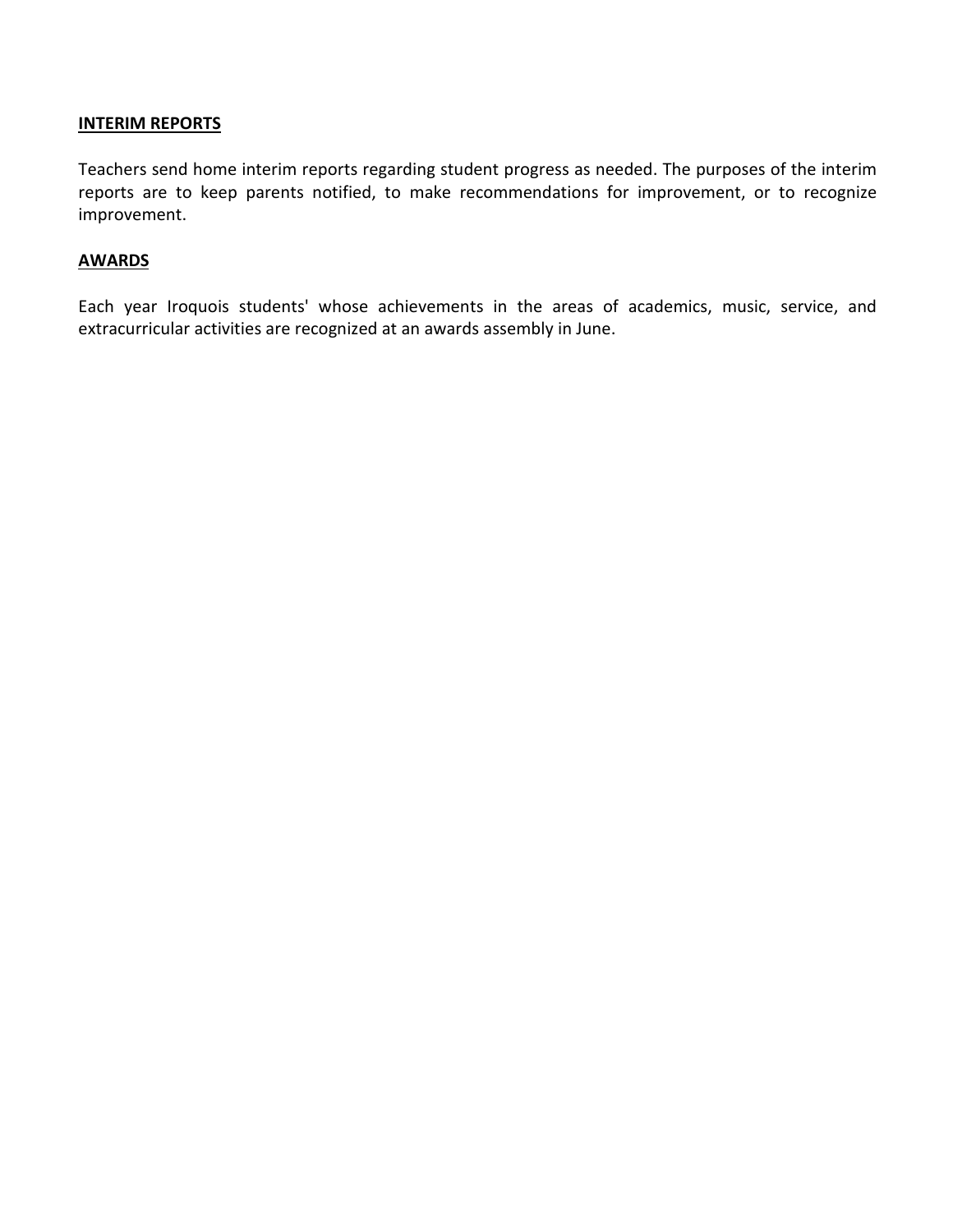# **SCHOOL SERVICES**

#### **HEALTH OFFICE SERVICES**

The Health Office, staffed by the school nurse and health clerk, is open each school day from 8:00 a.m. to 3:00 p.m. The Health Office handles students' specific medical needs as well as illness or injuries that occur during the school day. The school nurse's role is to provide a healthy environment for your child at Iroquois. Please feel free to contact the school nurse with any questions or concerns you may have (336- 0816). All information is handled with complete confidentiality.

The following guidelines are used to determine when a student's illness or injury necessitates notification:

*ILLNESS* – In the event that there is a temperature higher than 100.4ºF, vomiting, or diarrhea the student will be sent home from school to have symptoms monitored. The child may return to school when there have been no symptoms of illness for **24 hours**.

*INJURY* – Any injury that interferes with or prevents a child's ability to learn or that may require follow-up care outside the school warrants a call home at the nurse's discretion.

When it is necessary to send a student home from school, parents will be contacted. A child may be released only to a parent or an adult authorized by the parent. Therefore, it is very important to keep emergency contact information current and accurate. Please call Iroquois School with any changes in address or phone numbers.

#### **Medication Policy**

When it is necessary to administer any **prescription or non-prescription** medication to students by school personnel, the following procedures are required and strictly adhered to.

**\***Any medication, including over the counter medication, must be handled through the process outlined below:

- 1. The school nurse must receive an order from the physician indicating the medication to be given, the frequency, and the dosage.
- 2. The school nurse must receive a written note by the parent to administer the medication at school.
- 3. The medication **MUST** be in the original prescription container labeled by the pharmacy. If it is an over-the-counter medicine, (i.e. Tylenol, cough medicine, etc.) it must be in the original container.
- 4. Medication **MUST** be delivered to the school by a parent or other authorized adult. **Do not** send medication to school with a student. This is a violation of district policy. \*
- 5. Medication requests must be renewed annually.

\*If you and your physician feel your child is capable to **"self-carry"** their ordered medication, the forms are located on the district website. A physician's order, plus parental documentation, must be completed prior to student carrying medication to and from school.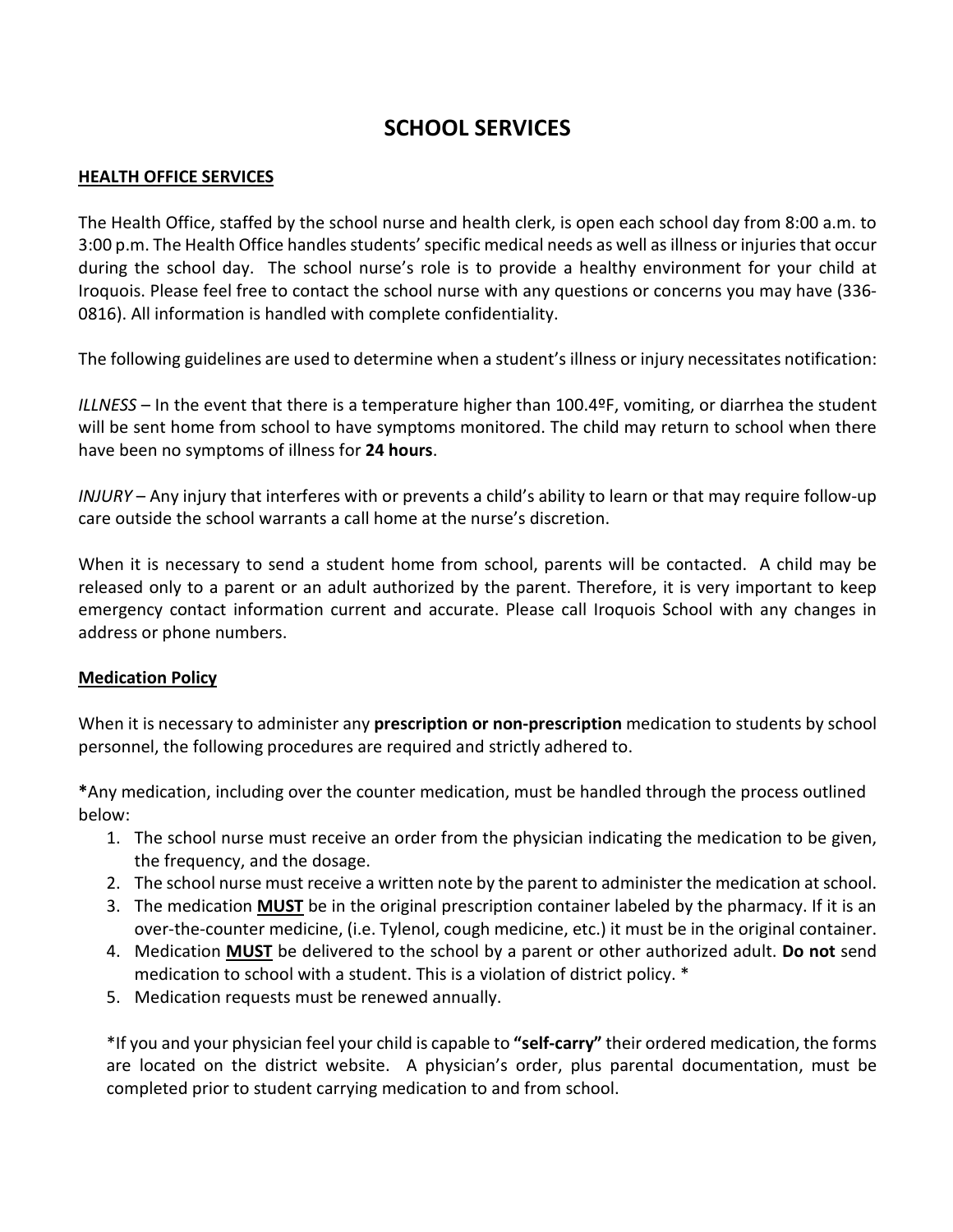#### **Health Screenings**

Your child will receive basic health screenings based on their grade and NYS standards:

```
1. Vision Screening – near vision checked (new 
entrants)/far vision checked (5th grade)
2. \blacksquare Hearing Screening – 5<sup>th</sup> grade
3. Scoliosis Screening – 5<sup>th</sup> & 6<sup>th</sup> grade
```
If any concerns are detected a referral form will be sent home. This form should be returned to the school nurse after a physician has evaluated your child.

#### **Physical Examinations**

New York State requires documentation of physical examinations for all students entering a school for the first time, which includes Pre-K and Kindergarten or any new entrant to the School District, and for those entering Grades 1, 3, 5, 7, and 11. Physical forms are available on the district website to update yearly exams.

#### **Immunizations**

When a child enters the school district, parents are required to provide proof that the student has been properly immunized according to New York State guidelines. Failure to provide proof of immunization or to obtain the required immunization will result in the student being excluded from school until this requirement has been met.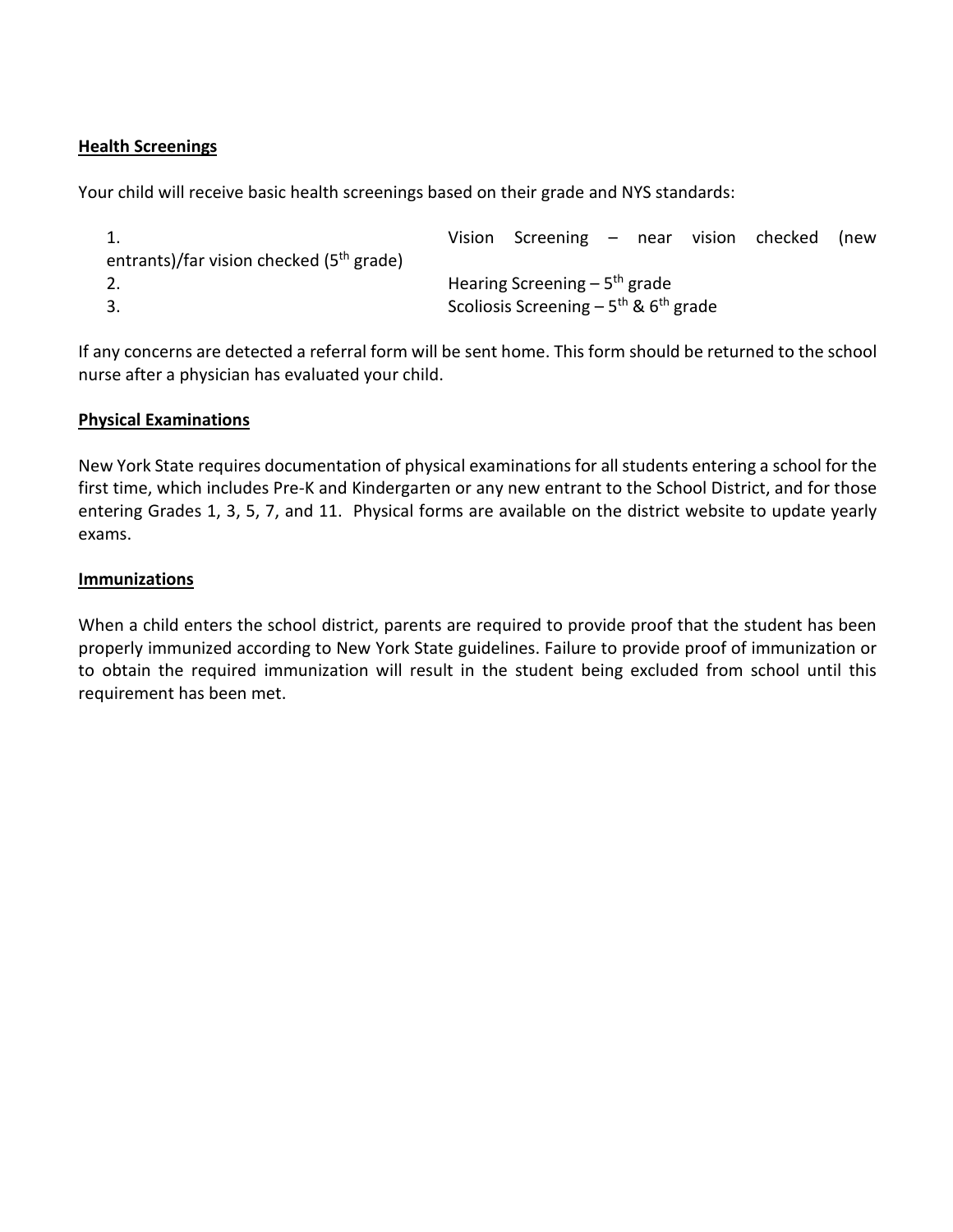## **SUPPORT SERVICES/PERSONNEL**

#### **School Counseling**

The Iroquois School Counselors provide services and programs that contribute to the social, emotional and educational development of each student. All students meet regularly with the counselors through group guidance within the classroom. Topics discussed in group guidance classes include: school adjustment, peer relationships, child sexual abuse, drug abuse (including alcohol), problem solving, career awareness, educational planning and orientation to the next grade. In addition, students may meet with the counselors individually or in small groups as the need arises.

The counselors help the student to:

- clarify his/her self-concept through information about his/her abilities, achievements, aptitudes and personal characteristics
- learn how to develop responsibility and to make sound decisions by considering all available information
- learn ways to improve relationships with others
- learn to set and strive toward realistic goals

The counselors also communicate and/or consult with parents and teachers as the need arises.

#### **School Psychologist**

School psychologists apply expertise in mental health, learning, and behavior to help children and youth succeed academically, socially, behaviorally, and emotionally. They support students' ability to learn and the teacher's ability to teach through services such as group and individual counseling, conducting psychological evaluations, and functional behavior assessments, and providing consultation to parents and teachers. School psychologists' partner with families, teachers, school administrators, and others to create safe, healthy, and supportive learning environments that strengthen connections between home, school, and the community. Parents who have questions about how the services of the school psychologists might support their child may contact the school psychologist.

#### **School Social Worker**

The school social worker interacts with parents and students in a variety of situations. The school social worker helps in obtaining information on a new entrant, gathering a social and developmental history prior to a review by the C.S.E. (Committee on Special Education), and/or assisting in identifying community resources available to the family.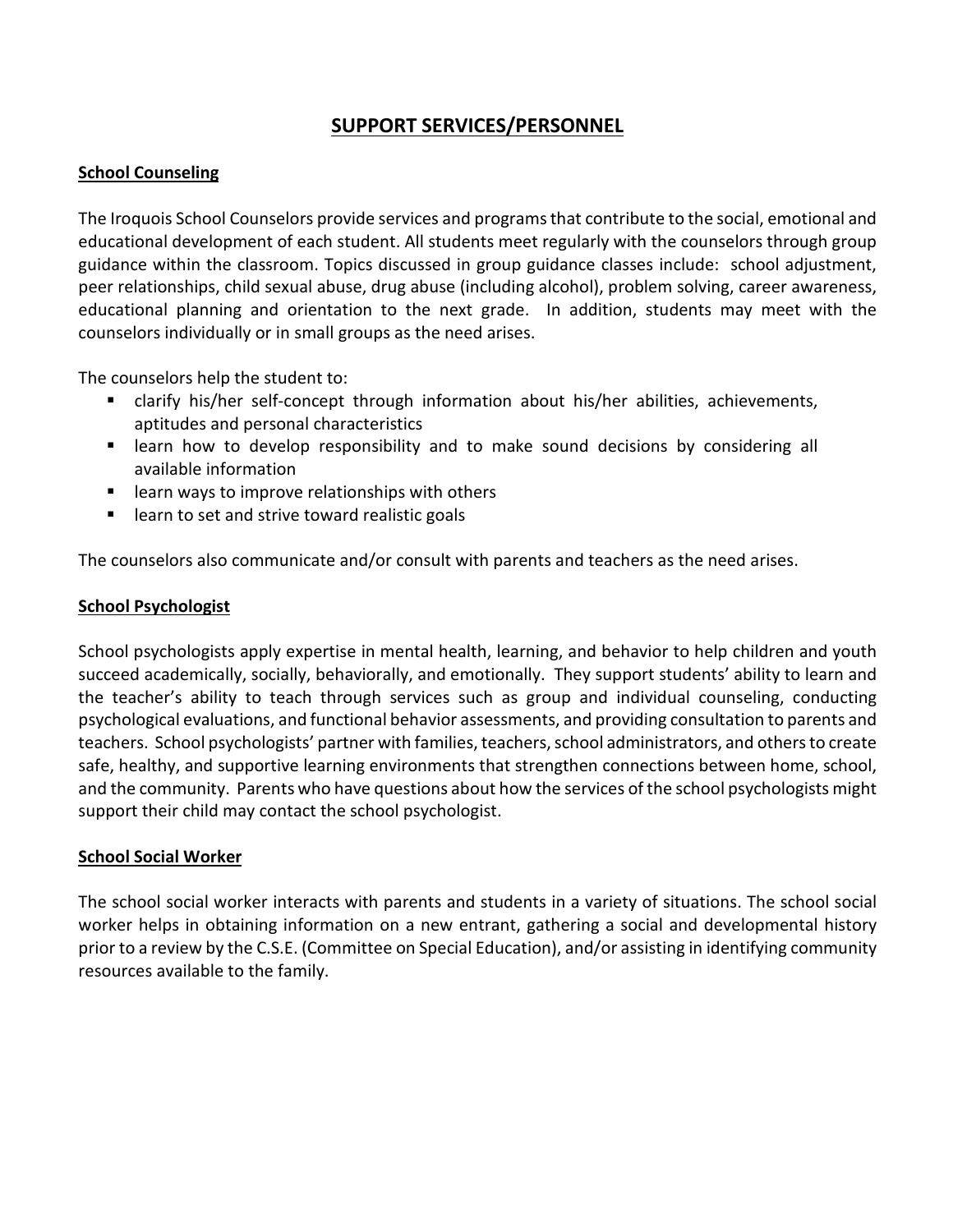#### **Speech/Language Pathologist**

The speech and language pathologist assess identified students' strengths and weaknesses in the areas of sound production, social language, use of learning strategies, as well as the use and understanding of language. The speech and language pathologist support staff and students directly and/or through consultation. Parents with questions may call the Iroquois office to contact the speech/language pathologist.

#### **A.I.S. –Academic Intervention Services**

Students identified as needing additional support in reading, writing, and/or math are supported in the A.I.S. Program. Placement in A.I.S. is based on test scores, classroom performance, and teacher input. Parents are notified in writing if this extra support is provided to their child.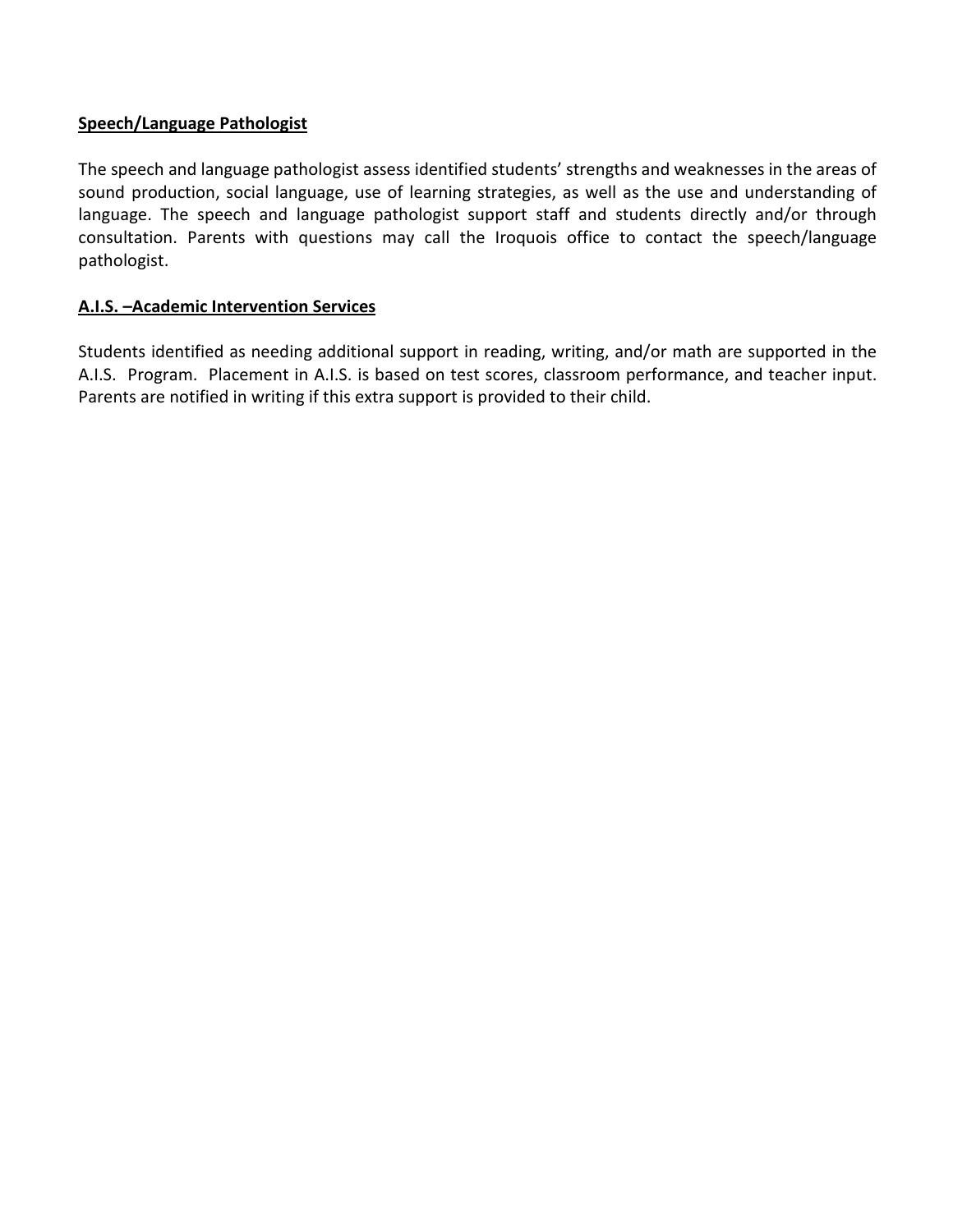# **COURSE DESCRIPTIONS**

## **Grade 4**

Fourth grade builds on the K-3 program. Many of the same textbook series are used. The classes include a broad range of student abilities. A brief description of the curriculum follows:

#### **English Language Arts**

This program focuses on the development and interaction of reading, writing, listening, word study and public speaking skills. Within the fourth-grade reading program, children develop their skills through chapter books, selected reading, and specific lessons geared to increase their word identification and comprehension skills. The writing program consists of discussion and practice in the following components: pre-writing, drafting, revising, editing, and the final draft. By the end of the year, children will have completed many pieces in the following genre types: persuasive essays and letters, report writing and information essays, response to literature and personal narrative writing.

#### **Mathematics**

The fourth-grade mathematics program emphasizes development of the WICSD mathematical understandings in equivalence, measurement, data, probability, statistics, operations, methodology, geometry, number and algebra. There is a strong emphasis on explaining the process used to solve a problem, mathematical fluency and deep understanding of mathematical concepts.

#### **Social Studies**

The fourth-grade curriculum includes such topics as maps and globes, the Iroquois Native Americans, settling and establishing America, government, and regional and local history, as related to New York State.

#### **Science**

The science program focuses on life sciences – life cycles of animals and plants, math, language arts and science skills. In addition, students cover physical science through studies of objects in motion, electrical current and identification of rocks and minerals. A variety of learning activities in fourth grade integrate math, language arts and science skills to support the science content.

#### **Physical Education**

A wide range of learning activities are taught including conditioning, floor hockey, gymnastics, relays, volleyball and basketball. Emphasis is on developing skills with the application in actual games near the end of each unit. Students should wear pants or shorts and sneakers on gym days.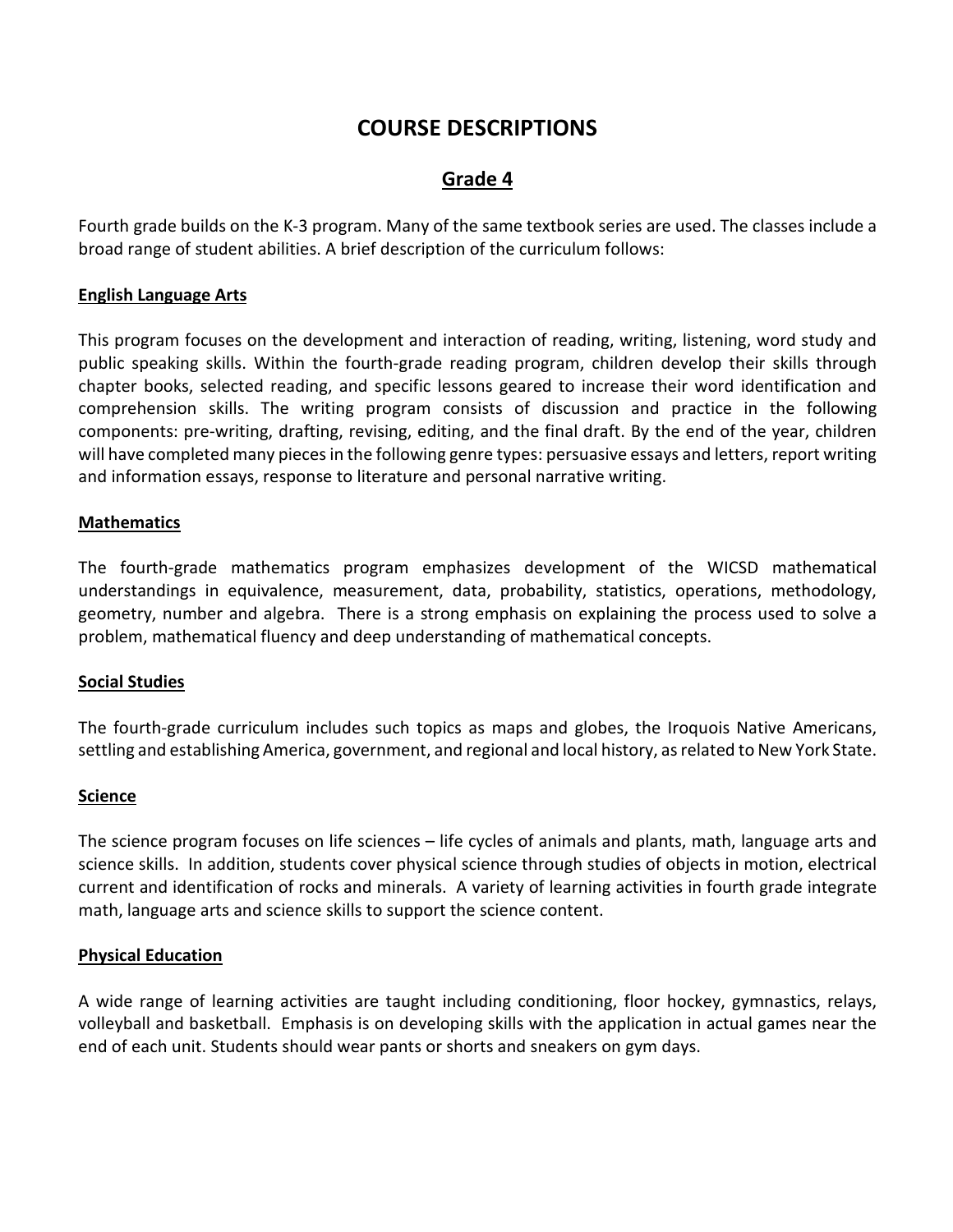#### **Library**

Students have access to the library every day. Books are checked out for a three-week period. An orientation session occurs at the beginning of each school year.

#### **Art**

Students continue an exploration of the art materials and learn basic techniques in several types of media.

#### **Vocal Music**

The fourth-grade program consists of reading, writing, and analyzing music, improvisation, music history and theory as well as singing, playing Orff instruments and dancing.

#### **Instrumental Music**

Small-group lessons are offered on brass, string, woodwind and percussion instruments. These lessons are scheduled during the school day and are free of charge. The student must, in most cases, provide the instrument; however, the lesson book will be provided. Once students achieve a basic level of competence on their instrument, a beginning band and orchestra are formed. Rehearsals are scheduled after the school year begins.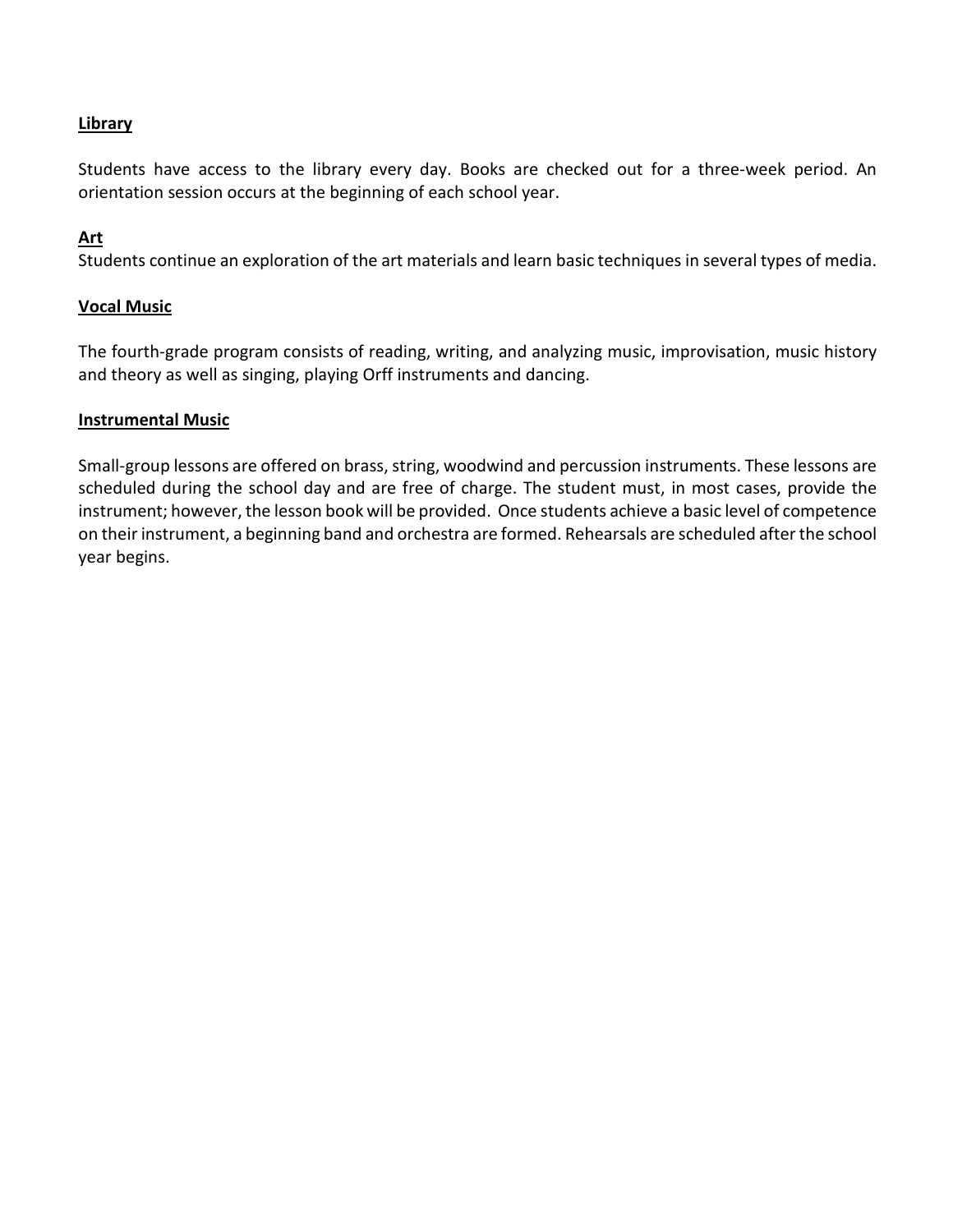## **Grades 5 & 6**

The fifth and sixth grades are organized in a partially departmentalized manner. Students remain with one teacher in an ELA class for half of the instructional day. For the other half of the day students change classes every 45 minutes.

**English Language Arts 5 and 6** – ELA classes focus on Literacy: reading, writing, word study, and language skills, based on District outcomes for English Language Arts. During a portion of the ELA block, students also participate in the District's Response to Intervention (RtI) program.

**Mathematics 5 and 6** – The fifth and sixth grade math program focuses on District outcomes, where students use the following:

- mathematical reasoning to analyze mathematical situations, make conjectures, gather evidence and construct an argument
- number sense and numeration to develop an understanding of the multiple uses of numbers in the real world, use of numbers to communicate mathematically, and the use of numbers in the development of mathematical ideas
- **E** mathematical operations and relationships among them to understand mathematics
- mathematical modeling/multiple representation to provide a way of presenting, interpreting, communicating and connecting mathematical information and relationships
- measurements in both metric and English measure to provide a major link between the abstractions of mathematics and the real world to describe and compare objects and data
- uncertainty to illustrate that mathematics involves more than exactness when dealing with every day situations
- patterns and functions to develop mathematical power, appreciate the true beauty of mathematics, and construct generalizations that describe patterns simply and efficiently

**Social Studies 5 and 6 –** Based on the District outcomes for social studies:

- Fifth grade social studies focus on the history and culture of the United States, Canada, and Latin America.
- Sixth grade social studies instruction focuses on a study of Ancient Civilizations, The Middle Ages/The Age of Change, and The Modern World.

**Science 5 and 6** – Students within each grade level will engage in an integrated science curriculum which is focused on concepts of physical science, life science, and earth and space science. They will use the Science and Engineering Practices outline within our curriculum to not only develop their understanding of these core concepts, but also to build the "habits of mind" of scientists and engineers. These include:

- Asking Questions and Defining Problems
- Developing and Using Models